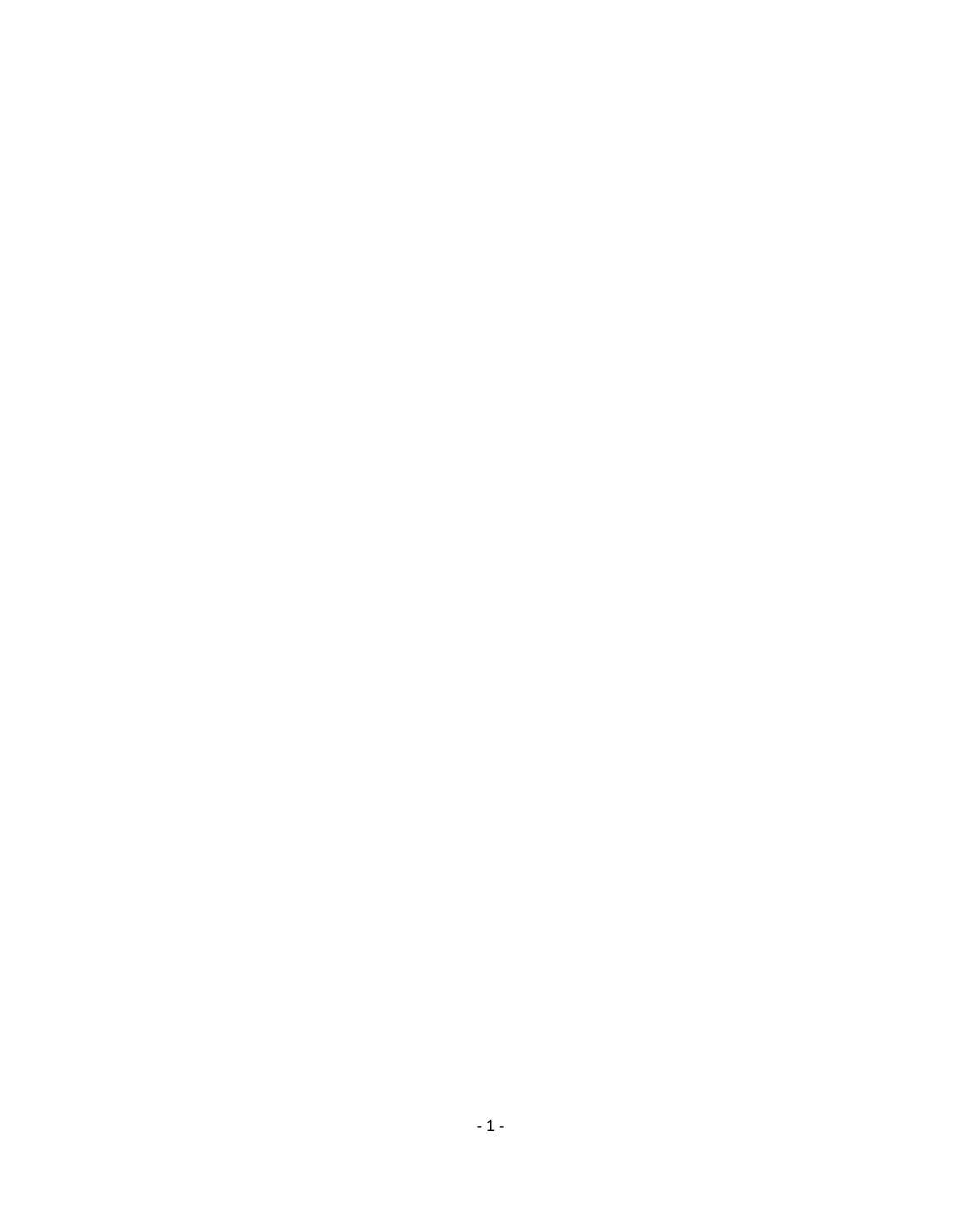# **Outstanding Debt - Consolidated Summary**

Interim 2022 (\$ Millions)

| 11011112022<br>minorio                                    | Province     |                                            | <b>OEFC</b>                      |              | 2021-22        | 2020-21        |
|-----------------------------------------------------------|--------------|--------------------------------------------|----------------------------------|--------------|----------------|----------------|
|                                                           |              | <b>Issued by</b><br>the<br><b>Province</b> | Guaranteed<br>by the<br>Province | <b>Total</b> | <b>Interim</b> | <b>Total</b>   |
| <b>Debt</b>                                               |              |                                            |                                  |              |                |                |
| <b>Non-Public Debt</b>                                    |              |                                            |                                  |              |                |                |
| Canada Pension Plan Investment Board                      | 8,146        | 38                                         |                                  | 38           | 8,184          | 8,689          |
| Canada Mortgage and Housing Corporation                   | 42           |                                            |                                  | ÷,           | 42             | 66             |
| <b>Ontario Immigrant Investor Corporation</b>             | $\mathbf{1}$ |                                            |                                  |              | $\mathbf{1}$   | $\overline{2}$ |
| 55 School Board Trust                                     | 529          | ÷,                                         | $\overline{\phantom{a}}$         | ÷,           | 529            | 561            |
|                                                           | 8,718        | 38                                         | $\blacksquare$                   | 38           | 8,756          | 9,318          |
| <b>Publicly Held Debt</b>                                 |              |                                            |                                  |              |                |                |
| <b>Bonds</b>                                              | 384,691      | 10,062                                     | 3,741                            | 13,803       | 398,494        | 380,404        |
| <b>Treasury Bills</b>                                     | 22,773       | 653                                        | $\overline{\phantom{a}}$         | 653          | 23,426         | 24,097         |
| U.S. Commercial Paper                                     | 672          |                                            |                                  | ÷,           | 672            |                |
| Infrastructure Ontario (IO)                               | 300          |                                            |                                  |              | 300            | 300            |
| Other                                                     | 1,995        |                                            |                                  |              | 1,995          | 2,016          |
|                                                           | 410,431      | 10,715                                     | 3,741                            | 14,456       | 424,887        | 406,817        |
|                                                           |              |                                            |                                  |              |                |                |
| <b>Total Debt</b>                                         | 419,149      | 10,753                                     | 3,741                            | 14,494       | 433,643        | 416,135        |
| Less: Holdings of own Ontario bonds<br>and treasury bills | 6,190        |                                            |                                  |              | 6,190          | 11,123         |
| <b>Revised Total Debt</b>                                 | 412,959      | 10,753                                     | 3,741                            | 14,494       | 427,453        | 405,012        |

Note: Numbers may not add due to rounding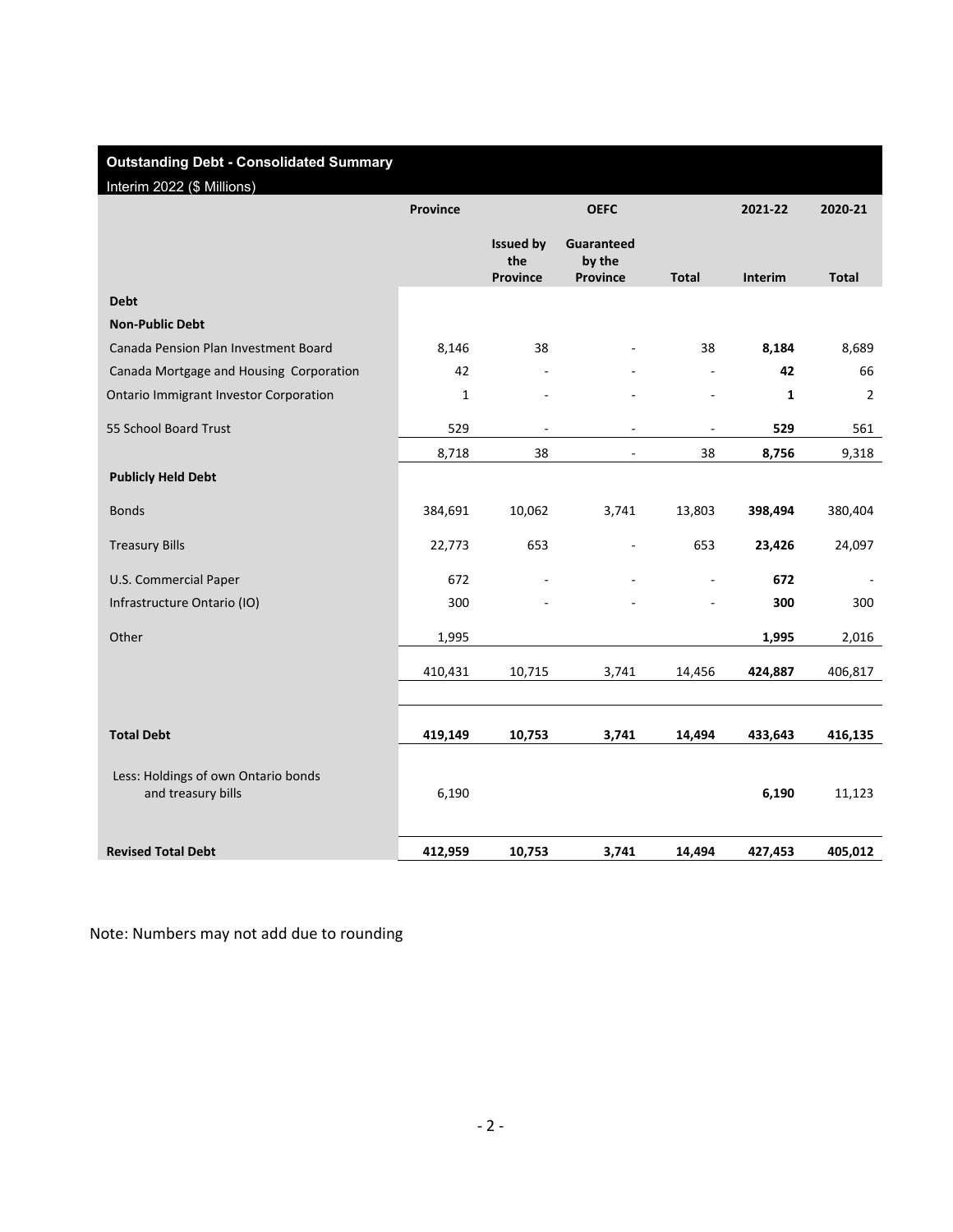| 2022 ONTARIO BUDGET                 |                                               |               |                                     |                  |                  |  |  |  |
|-------------------------------------|-----------------------------------------------|---------------|-------------------------------------|------------------|------------------|--|--|--|
| <b>Schedule of Outstanding Debt</b> |                                               |               |                                     |                  |                  |  |  |  |
| As at March 31, 2022                |                                               |               |                                     |                  |                  |  |  |  |
| <b>Date of Maturity</b>             | Date of Issue                                 | <b>Series</b> | Interest Rate (%)                   | Outstanding (\$) | <b>Reference</b> |  |  |  |
|                                     |                                               |               |                                     |                  |                  |  |  |  |
|                                     |                                               |               | DEBT ISSUED FOR PROVINCIAL PURPOSES |                  |                  |  |  |  |
|                                     |                                               |               |                                     |                  |                  |  |  |  |
|                                     |                                               |               |                                     |                  |                  |  |  |  |
| <b>NON-PUBLIC DEBT</b>              |                                               |               |                                     |                  |                  |  |  |  |
|                                     |                                               |               |                                     |                  |                  |  |  |  |
|                                     | To Canada Pension Plan Investment Board:      |               |                                     |                  |                  |  |  |  |
| Year ending March 31                |                                               |               |                                     |                  |                  |  |  |  |
| 2024                                | 2004                                          | <b>CPP</b>    | 5.26 to 5.97                        | 688,007,000      |                  |  |  |  |
| 2025                                | 2005                                          | <b>CPP</b>    | 5.15 to 5.79                        | 1,133,182,000    |                  |  |  |  |
| 2026                                | 2006                                          | <b>CPP</b>    | 4.67 to 5.19                        | 574,612,000      |                  |  |  |  |
| 2031                                | 2009                                          | <b>CPP</b>    | 4.79                                | 43,880,000       |                  |  |  |  |
| 2032                                | 2009                                          | <b>CPP</b>    | 4.75                                | 52,000,000       |                  |  |  |  |
| 2036                                | 2006 - 2014                                   | <b>CPP</b>    | 3.41 to 4.73                        | 725,953,000      |                  |  |  |  |
| 2037                                | 2007                                          | <b>CPP</b>    | 4.50 to 4.76                        | 351,269,000      |                  |  |  |  |
| 2038                                | 2008 - 2017                                   | <b>CPP</b>    | 2.64 to 4.68                        | 375,952,000      |                  |  |  |  |
| 2039                                | 2009                                          | <b>CPP</b>    | 4.70 to 5.48                        | 493,439,000      |                  |  |  |  |
| 2040                                | 2010 - 2012                                   | <b>CPP</b>    | 4.36 to 5.03                        | 1,179,395,000    |                  |  |  |  |
| 2041                                | 2011                                          | <b>CPP</b>    | 4.20 to 4.86                        | 799,613,000      |                  |  |  |  |
| 2042                                | 2012                                          | <b>CPP</b>    | 4.23 to 4.56                        | 954,179,000      |                  |  |  |  |
| 2043                                | 2013                                          | <b>CPP</b>    | 3.36 to 3.62                        | 775,272,000      |                  |  |  |  |
|                                     | Total to Canada Pension Plan Investment Board |               |                                     | 8,146,753,000    | (3)              |  |  |  |

 $-3-$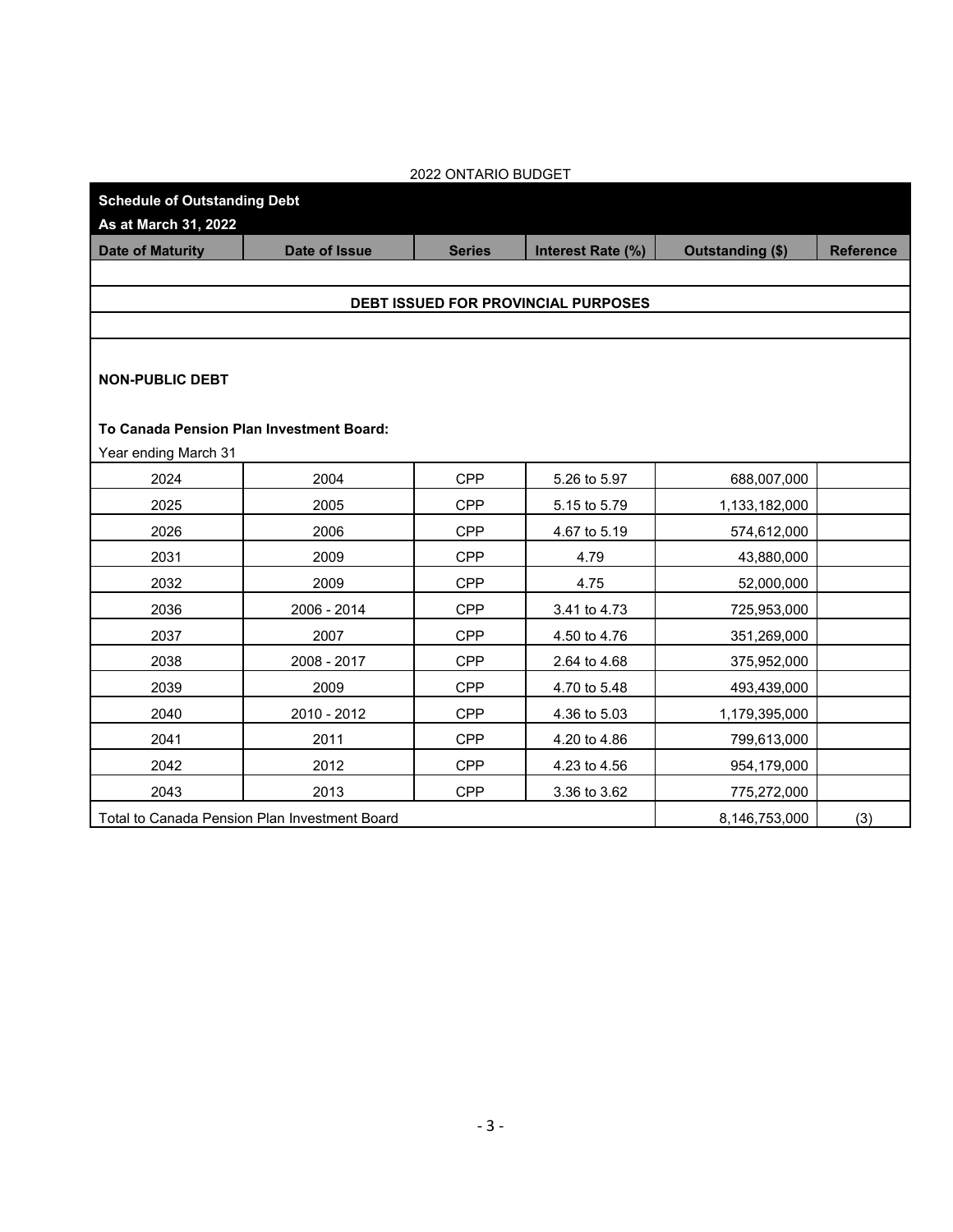| <b>Schedule of Outstanding Debt</b>                   |                                                                |               |                   |                  |                  |  |  |
|-------------------------------------------------------|----------------------------------------------------------------|---------------|-------------------|------------------|------------------|--|--|
| As at March 31, 2022                                  |                                                                |               |                   |                  |                  |  |  |
| <b>Date of Maturity</b>                               | Date of Issue                                                  | <b>Series</b> | Interest Rate (%) | Outstanding (\$) | <b>Reference</b> |  |  |
| To Canada Mortgage and Housing<br><b>Corporation:</b> |                                                                |               |                   |                  |                  |  |  |
| Year ending March 31                                  |                                                                |               |                   |                  |                  |  |  |
| 2022-2023                                             | 1999                                                           | <b>CMHC</b>   | 6.089             | 6,037,989        |                  |  |  |
| 2023-2024                                             | 1999                                                           | <b>CMHC</b>   | 6.089             | 9,493,593        |                  |  |  |
| 2024-2025                                             | 1999                                                           | <b>CMHC</b>   | 6.089             | 11,723,444       |                  |  |  |
| 2025-2026                                             | 1999                                                           | <b>CMHC</b>   | 6.089             | 6,258,013        |                  |  |  |
| 2026-2027                                             | 1999                                                           | <b>CMHC</b>   | 6.089             | 7,604,978        |                  |  |  |
| 2027-2028                                             | 1999                                                           | <b>CMHC</b>   | 6.089             | 1,324,279        |                  |  |  |
|                                                       | Total to Canada Mortgage and Housing Corporation<br>42,442,296 |               |                   |                  |                  |  |  |

| <b>Schedule of Outstanding Debt</b><br>As at March 31, 2017 |                                            |                 |                   |                         |                  |
|-------------------------------------------------------------|--------------------------------------------|-----------------|-------------------|-------------------------|------------------|
| <b>Date of Maturity</b>                                     | Date of Issue                              | <b>Series</b>   | Interest Rate (%) | <b>Outstanding (\$)</b> | <b>Reference</b> |
|                                                             | To Ontario Immigrant Investor Corporation: |                 |                   |                         |                  |
| Year ending March 31                                        |                                            |                 |                   |                         |                  |
| 2023                                                        | 2018                                       | <b>OIIC 189</b> | 2.015             | 149,819                 |                  |
| Total to Ontario Immigrant Investor Corporation<br>149,819  |                                            |                 |                   |                         |                  |

| To School Board Trust Debt:<br>Year ending March 31 |      |  |      |               |     |
|-----------------------------------------------------|------|--|------|---------------|-----|
|                                                     |      |  |      |               |     |
| 2034                                                | 2004 |  | 5.90 | 891,000,000   |     |
| Less: Sinking Fund                                  |      |  |      | (362,000,000) |     |
|                                                     |      |  |      | 529,000,000   | (6) |
|                                                     |      |  |      |               |     |
|                                                     |      |  |      |               |     |
| <b>Total Other Debt</b>                             |      |  |      | 571,592,115   |     |
|                                                     |      |  |      |               |     |
|                                                     |      |  |      |               |     |
| TOTAL NON-PUBLIC DEBT<br>8,718,345,115              |      |  |      |               |     |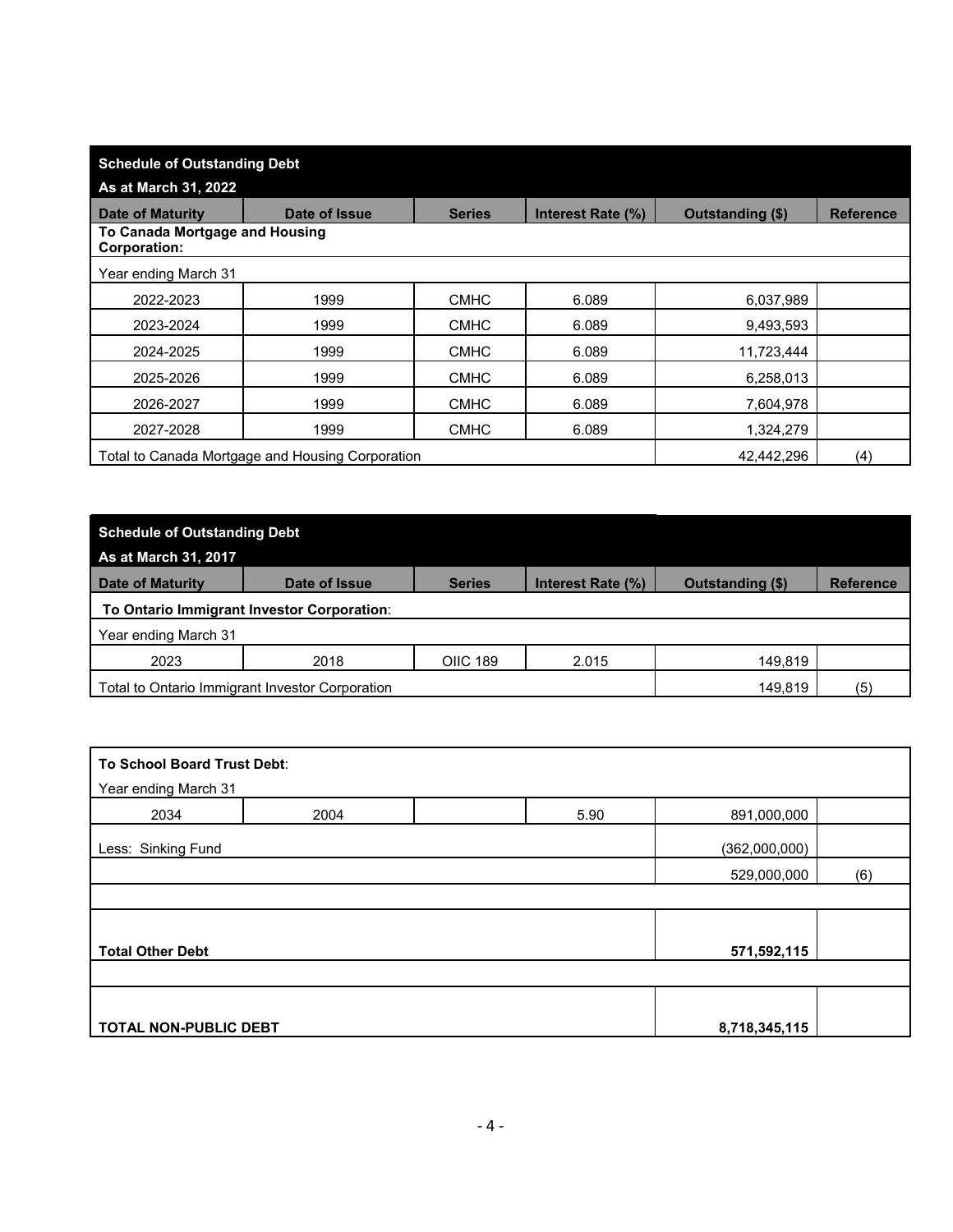| <b>Schedule of Outstanding Debt - Continued</b> |                                       |                |                   |                  |                  |  |  |  |  |  |
|-------------------------------------------------|---------------------------------------|----------------|-------------------|------------------|------------------|--|--|--|--|--|
| As at March 31, 2022                            |                                       |                |                   |                  |                  |  |  |  |  |  |
| <b>Date of Maturity</b>                         | <b>Date of Issue</b>                  | <b>Series</b>  | Interest Rate (%) | Outstanding (\$) | <b>Reference</b> |  |  |  |  |  |
|                                                 | PUBLICLY HELD DEBT                    |                |                   |                  |                  |  |  |  |  |  |
|                                                 | PAYABLE IN CANADA IN CANADIAN DOLLARS |                |                   |                  |                  |  |  |  |  |  |
| 2-Jun-22                                        | 8-Nov-11                              | <b>DMTN212</b> | 3.15              | 11,771,700,000   |                  |  |  |  |  |  |
| 27-Jun-22                                       | 27-Jun-17                             | DMTN235        | 3 CBA+0.15        | 1,601,500,000    | (7)              |  |  |  |  |  |
| 13-Jul-22                                       | 13-Jul-92                             | HC             | 9.50              | 1,590,438,000    |                  |  |  |  |  |  |
| 2-Jun-23                                        | 6-Nov-12                              | <b>DMTN215</b> | 2.85              | 9,322,700,000    |                  |  |  |  |  |  |
| 21-Aug-23                                       | 21-Aug-18                             | DMTN239        | 3 CBA+0.05        | 2,650,000,000    | (7)              |  |  |  |  |  |
| 8-Sep-23                                        | 8-Sep-93                              | HP             | 8.10              | 940,570,000      |                  |  |  |  |  |  |
| 8-Sep-23                                        | 31-Jul-07                             | DMTN177        | 4.95              | 75,000,000       |                  |  |  |  |  |  |
| 8-Sep-23                                        | 8-Feb-18                              | DMTN237        | 2.60              | 4,750,000,000    |                  |  |  |  |  |  |
| 2-Jun-24                                        | 25-Nov-13                             | <b>DMTN223</b> | 3.50              | 10,000,000,000   |                  |  |  |  |  |  |
| 8-Sep-24                                        | 21-Feb-19                             | <b>DMTN241</b> | 2.30              | 3,500,000,000    |                  |  |  |  |  |  |
| 2-Jun-25                                        | 20-Dec-94                             | JE             | 9.50              | 460,000,000      |                  |  |  |  |  |  |
| 2-Jun-25                                        | $9$ -Jan-15                           | <b>DMTN227</b> | 2.60              | 12,550,000,000   |                  |  |  |  |  |  |
| 8-Sep-25                                        | 24-Feb-20                             | DMTN245        | 1.75              | 9,050,000,000    |                  |  |  |  |  |  |
| 2-Dec-25                                        | 5-Oct-95                              | JQ             | 8.50              | 1,000,000,000    |                  |  |  |  |  |  |
| $6$ -Feb-26                                     | 6-Feb-96                              | JY             | 8.00              | 12,500,000       |                  |  |  |  |  |  |
| 2-Jun-26                                        | 21-Dec-95                             | JU             | 8.00              | 1,000,000,000    |                  |  |  |  |  |  |
| 2-Jun-26                                        | 3-Feb-16                              | <b>DMTN229</b> | 2.40              | 7,500,000,000    |                  |  |  |  |  |  |
| 8-Sep-26                                        | 19-Apr-21                             | <b>DMTN250</b> | 1.35              | 1,250,000,000    |                  |  |  |  |  |  |
| 2-Dec-26                                        | 13-Feb-97                             | <b>KR</b>      | 8.00              | 386,500,000      |                  |  |  |  |  |  |
| $2$ -Dec-26                                     | 20-Jan-99                             | MH             | 7.00              | 124,584,000      | (8)              |  |  |  |  |  |
| 1-Feb-27                                        | 14-Feb-20                             | DMTN244        | 1.85              | 3,250,000,000    |                  |  |  |  |  |  |
| 3-Feb-27                                        | 5-Aug-97                              | KN             | 7.50              | 58,220,000       |                  |  |  |  |  |  |
| 3-Feb-27                                        | 5-Aug-97                              | KT             | 6.95              | 8,726,000        |                  |  |  |  |  |  |
| 3-Feb-27                                        | 1-Apr-98                              | KY             | 7.50              | 11,549,000       |                  |  |  |  |  |  |
| 3-Feb-27                                        | 4-Dec-98                              | LA             | 7.50              | 5,507,000        |                  |  |  |  |  |  |
| 4-Feb-27                                        | 4-Feb-98                              | KQ             | 7.375             | 990,000          |                  |  |  |  |  |  |
| 2-Jun-27                                        | 9-Feb-17                              | DMTN234        | 2.60              | 8,400,000,000    |                  |  |  |  |  |  |
| 2-Jun-27                                        | 17-Oct-96                             | KJ             | 7.60              | 4,734,700,000    |                  |  |  |  |  |  |
| 8-Sep-27                                        | 24-Aug-20                             | DMTN247        | 1.05              | 2,000,000,000    |                  |  |  |  |  |  |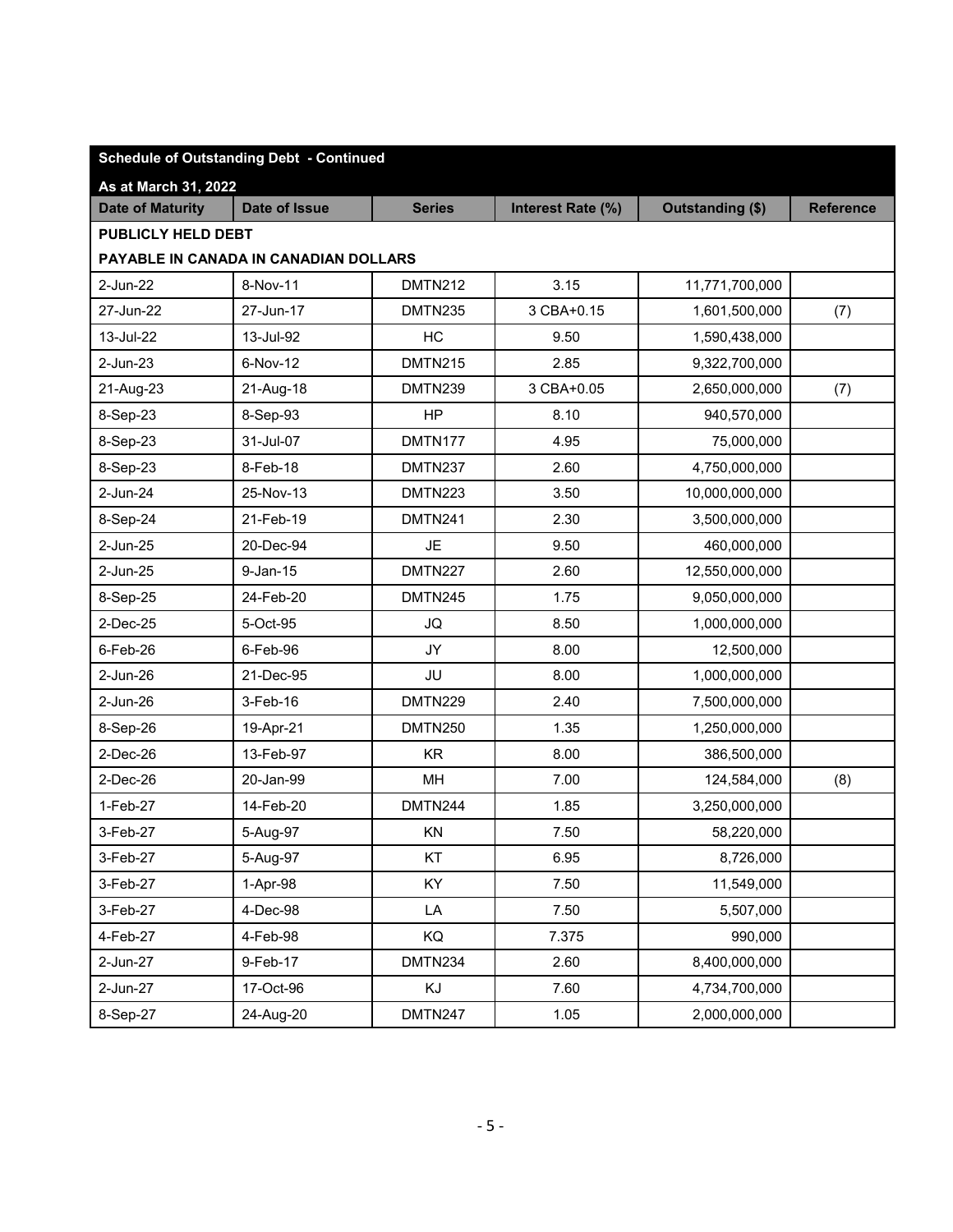| As at March 31, 2022                          |                                   |                |                   |                  |                  |
|-----------------------------------------------|-----------------------------------|----------------|-------------------|------------------|------------------|
| <b>Date of Maturity</b>                       | <b>Date of Issue</b>              | <b>Series</b>  | Interest Rate (%) | Outstanding (\$) | <b>Reference</b> |
| 2-Jun-28                                      | 6-Apr-18                          | DMTN238        | 2.90              | 9,550,000,000    |                  |
| 25-Aug-28                                     | 25-Feb-98                         | LQ             | 6.25              | 2,020,000        |                  |
| 8-Mar-29                                      | 8-Jan-98                          | <b>LK</b>      | 6.50              | 4,727,000,000    |                  |
| 2-Jun-29                                      | 7-Feb-19                          | DMTN240        | 2.70              | 9,258,201,000    |                  |
| 1-Nov-29                                      | 29-Jul-21                         | DMTN251        | 1.55              | 4,500,000,000    |                  |
| 2-Jun-30                                      | 27-Jan-20                         | DMTN243        | 2.05              | 11,650,000,000   |                  |
| 2-Dec-30                                      | 13-Oct-20                         | DMTN248        | 1.35              | 7,000,000,000    |                  |
| 13-Jan-31                                     | 8-Sep-95                          | <b>JN</b>      | 9.50              | 125,000,000      |                  |
| 2-Jun-31                                      | 27-Mar-00                         | <b>NF</b>      | 6.20              | 3,000,000,000    |                  |
| 2-Jun-31                                      | 25-Nov-10                         | <b>DMTN206</b> | 5.20              | 133,300,000      |                  |
| 2-Jun-31                                      | 12-Apr-21                         | <b>DMTN249</b> | 2.15              | 8,850,000,000    |                  |
| 2-Dec-31                                      | 14-Oct-21                         | DMTN253        | 2.25              | 6,350,000,000    |                  |
| 8-Mar-33                                      | 17-Feb-03                         | DMTN61         | 5.85              | 4,674,610,000    |                  |
| 8-Mar-33                                      | 29-Apr-04                         | DMTN110        | 5.85              | 188,000,000      |                  |
| 8-Mar-33                                      | 23-Jul-04                         | DMTN116        | 5.85              | 100,000,000      | (7)              |
| 13-Jul-34                                     | 21-Sep-05                         | DMTN157        | 5.00              | 47,500,000       | (9)              |
| 3-Nov-34                                      | 3-Nov-94                          | HY             | 9.75              | 248,800,000      |                  |
| 10-Jan-95 to<br>10-Jan-35                     | 30-Nov-94                         | HZ             | 9.4688            | 2,315,904        | (10)             |
| ,,<br>$\mathfrak{c}\mathfrak{c}$              | $\boldsymbol{\mu}$<br>,,          | JA             | 9.4688            | 2,315,904        | (10)             |
| $\boldsymbol{\mu}$<br>$\pmb{\mathfrak{y}}$    | $\alpha$<br>,,                    | JB             | 9.4688            | 8,482,324        | (10)             |
| $\boldsymbol{\alpha}$<br>$\pmb{\mathfrak{y}}$ | $\boldsymbol{\mu}$<br>n           | <b>JC</b>      | 9.4688            | 4,764,354        | (10)             |
| $\alpha$<br>,,                                | $\boldsymbol{\mathfrak{u}}$<br>,, | <b>JD</b>      | 9.4688            | 3,171,134        | (10)             |
| 12-Jan-35                                     | 12-Jan-07                         | JG             | 9.50              | 110,950,000      |                  |
| 8-Feb-35                                      | 8-Feb-95                          | JJ             | 9.875             | 32,000,000       |                  |
| 2-Jun-35                                      | 25-Aug-04                         | DMTN119        | 5.60              | 7,338,509,000    | (7)              |
| 2-Jun-35                                      | $12$ -Jan-05                      | DMTN133        | 5.35              | 150,000,000      |                  |
| 20-Jun-36                                     | 20-Jun-96                         | KC             | 8.25              | 98,984,000       |                  |
| $1-Dec-36$                                    | 8-Mar-06                          | DMTN158        | 2.00 Real Return  | 2,880,592,641    | (11)             |
| 2-Jun-37                                      | 22-Feb-06                         | DMTN164        | 4.70              | 8,700,000,000    |                  |
| 2-Dec-37                                      | $1-Feb-05$                        | DMTN138        | 5.20              | 100,000,000      |                  |
| 2-Jun-38                                      | 28-Jul-04                         | DMTN117        | 10.00             | 75,000,000       | (12)             |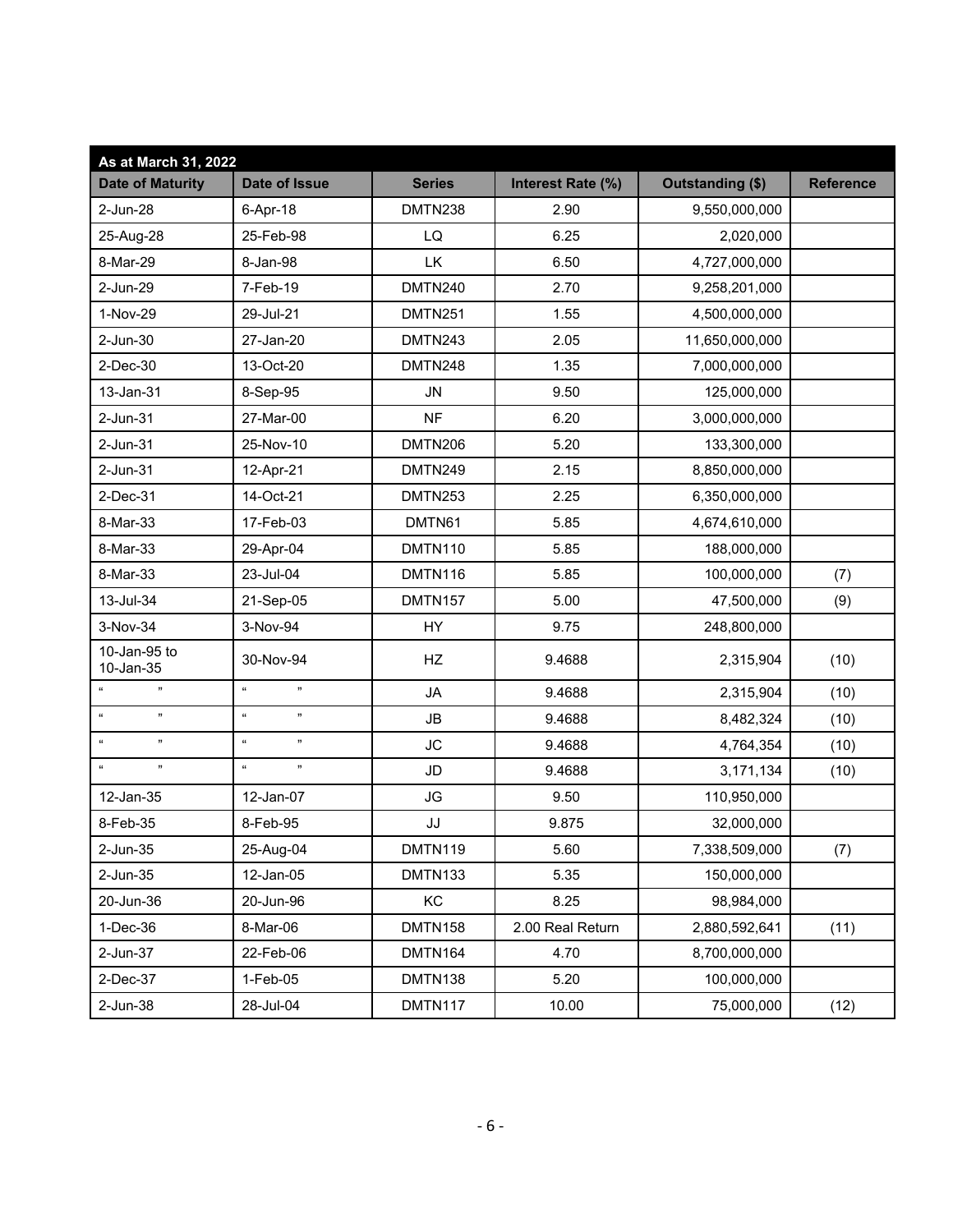| <b>Schedule of Outstanding Debt - Continued</b> |                                          |                |                   |                    |                  |  |  |
|-------------------------------------------------|------------------------------------------|----------------|-------------------|--------------------|------------------|--|--|
| As at March 31, 2022                            |                                          |                |                   |                    |                  |  |  |
| <b>Date of Maturity</b>                         | <b>Date of Issue</b>                     | <b>Series</b>  | Interest Rate (%) | Outstanding (\$)   | <b>Reference</b> |  |  |
| 20-Jun-38                                       | 16-Sep-96                                | KG             | 8.10              | 120,000,000        |                  |  |  |
| 13-Jul-38                                       | 29-Jul-98                                | LS             | 5.75              | 50,000,000         |                  |  |  |
| 25-Aug-38                                       | 17-Aug-98                                | <b>LT</b>      | 6.00              | 86,500,000         |                  |  |  |
| 2-Jun-39                                        | 15-Jan-08                                | DMTN182        | 4.60              | 9,600,000,000      |                  |  |  |
| 13-Jul-39                                       | 2-Feb-99                                 | MK             | 5.65              | 223,858,000        |                  |  |  |
| 2-Dec-39                                        | 25-Feb-00                                | <b>NE</b>      | 5.70              | 1,489,000,000      |                  |  |  |
| 13-Jul-40                                       | 18-Apr-02                                | DMTN44         | 6.20              | 100,000,000        |                  |  |  |
| 2-Jun-41                                        | 15-Jun-10                                | DMTN204        | 4.65              | 11,368,000,000     |                  |  |  |
| 2-Dec-41                                        | 15-Aug-01                                | DMTN10         | 6.20              | 340,000,000        |                  |  |  |
| 8-Mar-42                                        | $4-Dec-01$                               | DMTN29         | 6.00              | 41,000,000         |                  |  |  |
| $2$ -Jun-42                                     | 18-Jan-02                                | DMTN33         | 6.00              | 240,000,000        |                  |  |  |
| $2$ -Jun-43                                     | 24-Feb-03                                | DMTN62         | 5.75              | 75,000,000         |                  |  |  |
| 2-Jun-43                                        | 31-Jan-12                                | <b>DMTN214</b> | 3.50              | 11,000,000,000     |                  |  |  |
| 2-Jun-44                                        | 13-Sep-06                                | <b>DMTN169</b> | 4.60              | 27,000,000         |                  |  |  |
| 10-Jan-45                                       | 25-May-95                                | JL             | 8.435             | 35,531,176         | (13)             |  |  |
| 1-Mar-45                                        | 1-Mar-95                                 | JK             | 9.50              | 150,000,000        |                  |  |  |
| $2$ -Jun-45                                     | 31-Aug-05                                | <b>DMTN153</b> | 4.50              | 175,000,000        |                  |  |  |
| $2$ -Jun-45                                     | 10-May-13                                | <b>DMTN220</b> | 3.45              | 15,525,000,000     |                  |  |  |
| 2-Jun-46                                        | 24-May-06                                | DMTN166        | 4.85              | 154,700,000        |                  |  |  |
| $2$ -Dec-46                                     | 2-Feb-15                                 | DMTN228        | 2.90              | 14,550,250,000     |                  |  |  |
| 2-Jun-47                                        | 28-Feb-07                                | DMTN176        | 4.50              | 158,000,000        |                  |  |  |
| 2-Jun-48                                        | 6-May-08                                 | DMTN184        | 4.70              | 50,000,000         |                  |  |  |
| 2-Jun-48                                        | 21-Jun-16                                | DMTN231        | 2.80              | 12,049,000,000     |                  |  |  |
| 2-Jun-49                                        | 30-Nov-17                                | DMTN236        | 2.90              | 12,624,500,000     |                  |  |  |
| 2-Dec-50                                        | 28-May-19                                | DMTN242        | 2.65              | 14,073,900,000     |                  |  |  |
| 2-Dec-51                                        | 20-Aug-20                                | DMTN246        | 1.90              | 12,750,000,000     |                  |  |  |
| 2-Dec-52                                        | 25-Aug-21                                | DMTN252        | 2.55              | 6,650,000,000      |                  |  |  |
| 2-Jun-54                                        | 22-Jul-08                                | DMTN185        | 4.60              | 40,000,000         |                  |  |  |
| 2-Jun-62                                        | 8-Nov-12                                 | <b>DMTN216</b> | 3.25              | 475,000,000        |                  |  |  |
|                                                 |                                          |                |                   | 312, 137, 939, 437 |                  |  |  |
|                                                 |                                          |                |                   |                    |                  |  |  |
|                                                 | Less: CPI adjustment to Real Return Swap |                |                   | (99, 796, 614)     | (11)             |  |  |
|                                                 |                                          |                |                   | 312,038,142,823    |                  |  |  |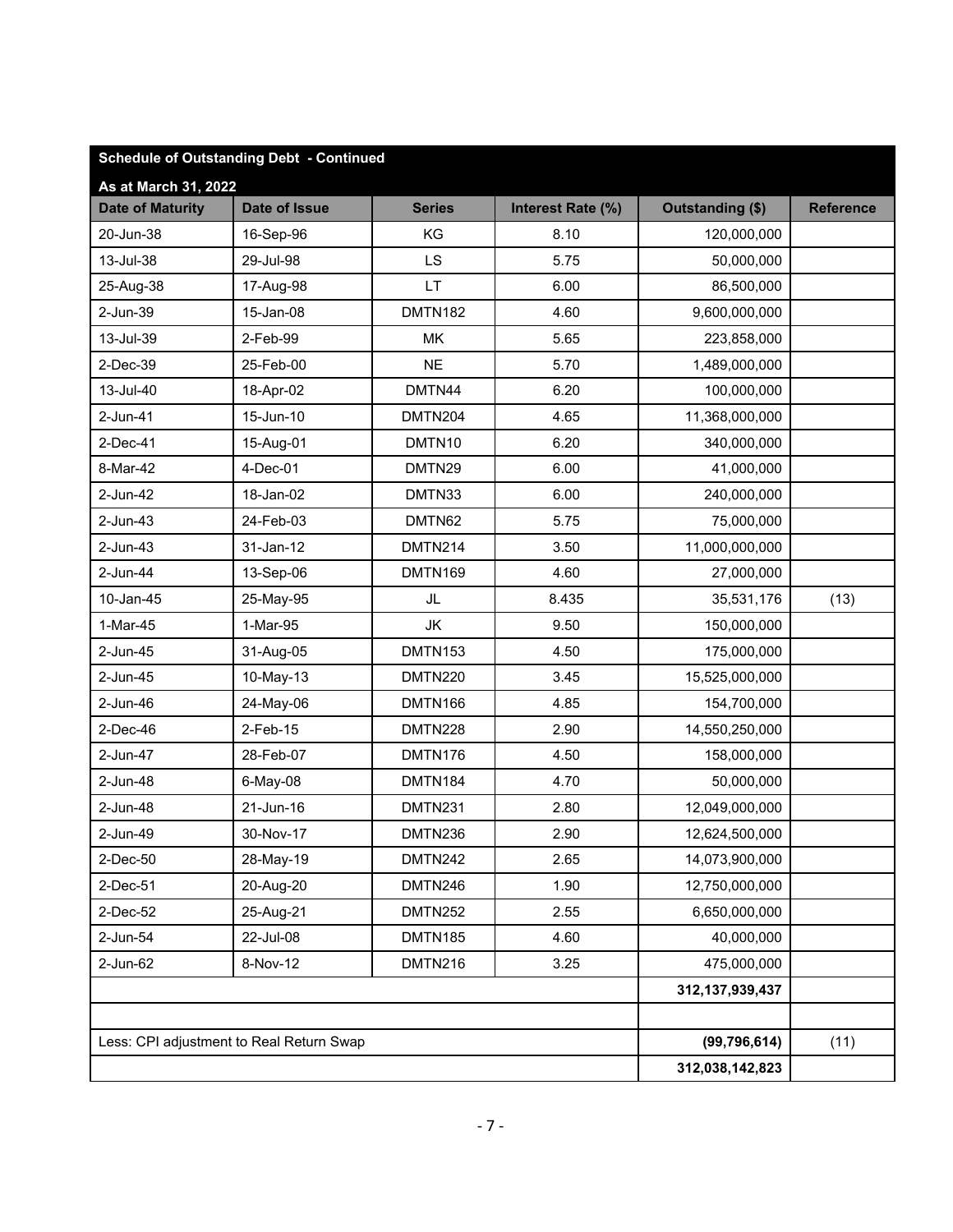| <b>Schedule of Outstanding Debt - Continued</b> |                                             |               |                   |                  |                  |  |  |  |
|-------------------------------------------------|---------------------------------------------|---------------|-------------------|------------------|------------------|--|--|--|
| As at March 31, 2022                            |                                             |               |                   |                  |                  |  |  |  |
| <b>Date of Maturity</b>                         | Date of Issue                               | <b>Series</b> | Interest Rate (%) | Outstanding (\$) | <b>Reference</b> |  |  |  |
| <b>ONTARIO SAVINGS BONDS</b>                    |                                             |               |                   |                  |                  |  |  |  |
| 21-Jun-22                                       | 21-Jun-12                                   | Annual        | 2.80              | 3,679,000        |                  |  |  |  |
| 21-Jun-22                                       | 21-Jun-12                                   | Compound      | 2.80              | 4,722,200        |                  |  |  |  |
| 21-Jun-22                                       | 21-Jun-17                                   | Annual        | Step-up           | 5,504,200        |                  |  |  |  |
| 21-Jun-22                                       | 21-Jun-17                                   | Compound      | Step-up           | 3,671,500        |                  |  |  |  |
| 21-Jun-23                                       | 21-Jun-13                                   | Annual        | 3.10              | 10,316,100       |                  |  |  |  |
| 21-Jun-23                                       | 21-Jun-13                                   | Compound      | 3.10              | 7,050,300        |                  |  |  |  |
| 21-Jun-23                                       | 21-Jun-18                                   | Annual        | Step-up           | 57,504,900       |                  |  |  |  |
| 21-Jun-23                                       | 21-Jun-18                                   | Compound      | Step-up           | 21,116,600       |                  |  |  |  |
| 21-Jun-24                                       | 21-Jun-14                                   | Annual        | 3.10              | 18,042,900       |                  |  |  |  |
| 21-Jun-24                                       | 21-Jun-14                                   | Compound      | 3.10              | 9,394,100        |                  |  |  |  |
| 21-Jun-25                                       | 21-Jun-15                                   | Annual        | 2.35              | 3,809,100        |                  |  |  |  |
| 21-Jun-25                                       | 21-Jun-15                                   | Compound      | 2.35              | 2,735,900        |                  |  |  |  |
| 21-Jun-26                                       | 21-Jun-16                                   | Annual        | 2.20              | 5,941,100        |                  |  |  |  |
| 21-Jun-26                                       | 21-Jun-16                                   | Compound      | 2.20              | 5,114,800        |                  |  |  |  |
| 21-Jun-27                                       | 21-Jun-17                                   | Annual        | 2.15              | 4,024,900        |                  |  |  |  |
| 21-Jun-27                                       | 21-Jun-17                                   | Compound      | 2.15              | 2,736,400        |                  |  |  |  |
| 21-Jun-28                                       | 21-Jun-18                                   | Annual        | 2.85              | 711,200          |                  |  |  |  |
| 21-Jun-28                                       | 21-Jun-18                                   | Compound      | 2.85              | 1,108,500        |                  |  |  |  |
| <b>Active Series</b>                            |                                             | 167,183,700   | (14)              |                  |                  |  |  |  |
| <b>Matured Series</b>                           |                                             | 59,577,600    | (15)              |                  |                  |  |  |  |
|                                                 | TOTAL ONTARIO SAVINGS BONDS                 |               |                   |                  |                  |  |  |  |
|                                                 | TOTAL PAYABLE IN CANADA IN CANADIAN DOLLARS |               |                   | 312,264,904,123  |                  |  |  |  |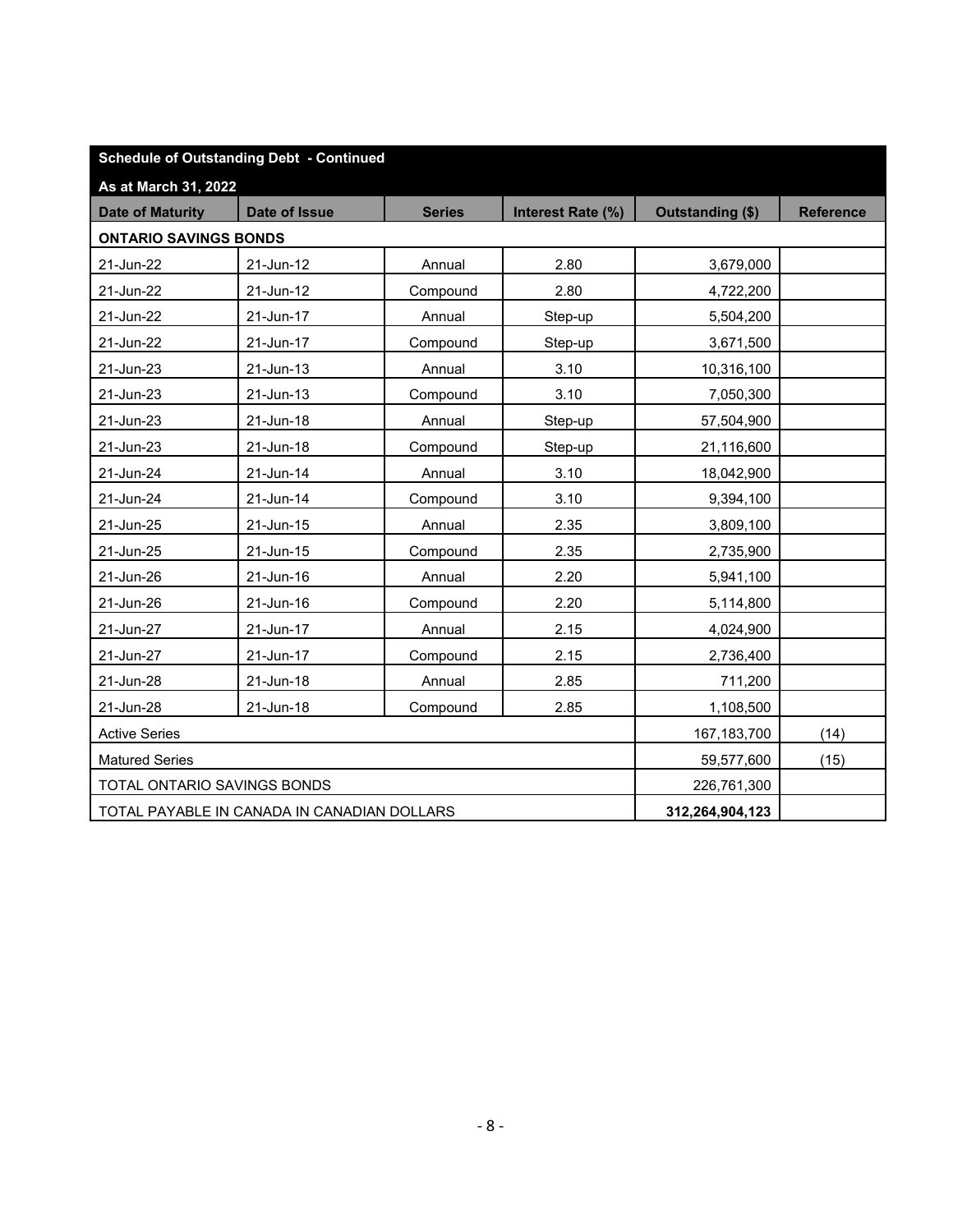| <b>Schedule of Outstanding Debt - Continued</b>                     |                                              |               |                                |                         |                  |  |  |  |  |
|---------------------------------------------------------------------|----------------------------------------------|---------------|--------------------------------|-------------------------|------------------|--|--|--|--|
| <b>As at March 31, 2022</b>                                         |                                              |               |                                |                         |                  |  |  |  |  |
| <b>Date of Maturity</b>                                             | Date of Issue                                | <b>Series</b> | <b>Interest Rate</b><br>$(\%)$ | <b>Outstanding (\$)</b> | <b>Reference</b> |  |  |  |  |
|                                                                     | PAYABLE IN GLOBAL MARKET IN CANADIAN DOLLARS |               |                                |                         |                  |  |  |  |  |
| 27-Jan-23                                                           | 29-Jan-16                                    | G72           | 1.95                           | 1,550,000,000           |                  |  |  |  |  |
| 7-Feb-24                                                            | 7-Feb-94                                     | HS.           | 7.50                           | 1,106,700,000           |                  |  |  |  |  |
| 5-Feb-25                                                            | 5-Feb-18                                     | G77           | 2.65                           | 2,700,000,000           |                  |  |  |  |  |
| TOTAL PAYABLE IN GLOBAL MARKET IN CANADIAN DOLLARS<br>5,356,700,000 |                                              |               |                                |                         |                  |  |  |  |  |

| I PAYABLE IN EUROPE IN CANADIAN DOLLARS. |                                               |                   |      |             |  |  |  |  |
|------------------------------------------|-----------------------------------------------|-------------------|------|-------------|--|--|--|--|
| 13-Jul-34                                | 13-Jul-94                                     | EMTN <sub>5</sub> | 9.40 | 300.000.000 |  |  |  |  |
|                                          | I TOTAL PAYABLE IN EUROPE IN CANADIAN DOLLARS |                   |      | 300.000.000 |  |  |  |  |

## **Foreign Currency Debt** (16)

| PAYABLE IN AUSTRALIA IN AUSTRALIAN DOLLARS       |               |                   |      |               |       |  |  |  |
|--------------------------------------------------|---------------|-------------------|------|---------------|-------|--|--|--|
| 22-Aug-24                                        | 22-Aug-14     | AD <sub>13</sub>  | 4.25 | 350,000,000   |       |  |  |  |
| 26-Aug-25                                        | 26-Feb-15     | AD <sub>14</sub>  | 3.10 | 365,000,000   |       |  |  |  |
| 27-Jan-27                                        | 27-Jan-17     | AD <sub>15</sub>  | 3.50 | 315,000,000   |       |  |  |  |
| 12-Oct-28                                        | 12-Apr-18     | ADI6              | 3.20 | 115,000,000   |       |  |  |  |
| 26-Oct-29                                        | 26-Apr-19     | ADI7              | 2.70 | 40,000,000    |       |  |  |  |
| 10-Dec-31                                        | 10-Dec-21     | AD <sub>19</sub>  | 2.50 | 36,000,000    |       |  |  |  |
| 10-Dec-32                                        | 10-Dec-21     | ADI <sub>10</sub> | 2.60 | 36,000,000    |       |  |  |  |
| 3-Oct-34                                         | 3-Oct-19      | AD <sub>18</sub>  | 2.00 | 320,000,000   |       |  |  |  |
| TOTAL PAYABLE IN AUSTRALIA IN AUSTRALIAN DOLLARS | 1,577,000,000 |                   |      |               |       |  |  |  |
| <b>CANADIAN DOLLAR EQUIVALENT</b>                |               |                   |      |               |       |  |  |  |
| EXCHANGE RATE OF \$0.96278                       |               |                   |      | 1,518,308,900 | (16a) |  |  |  |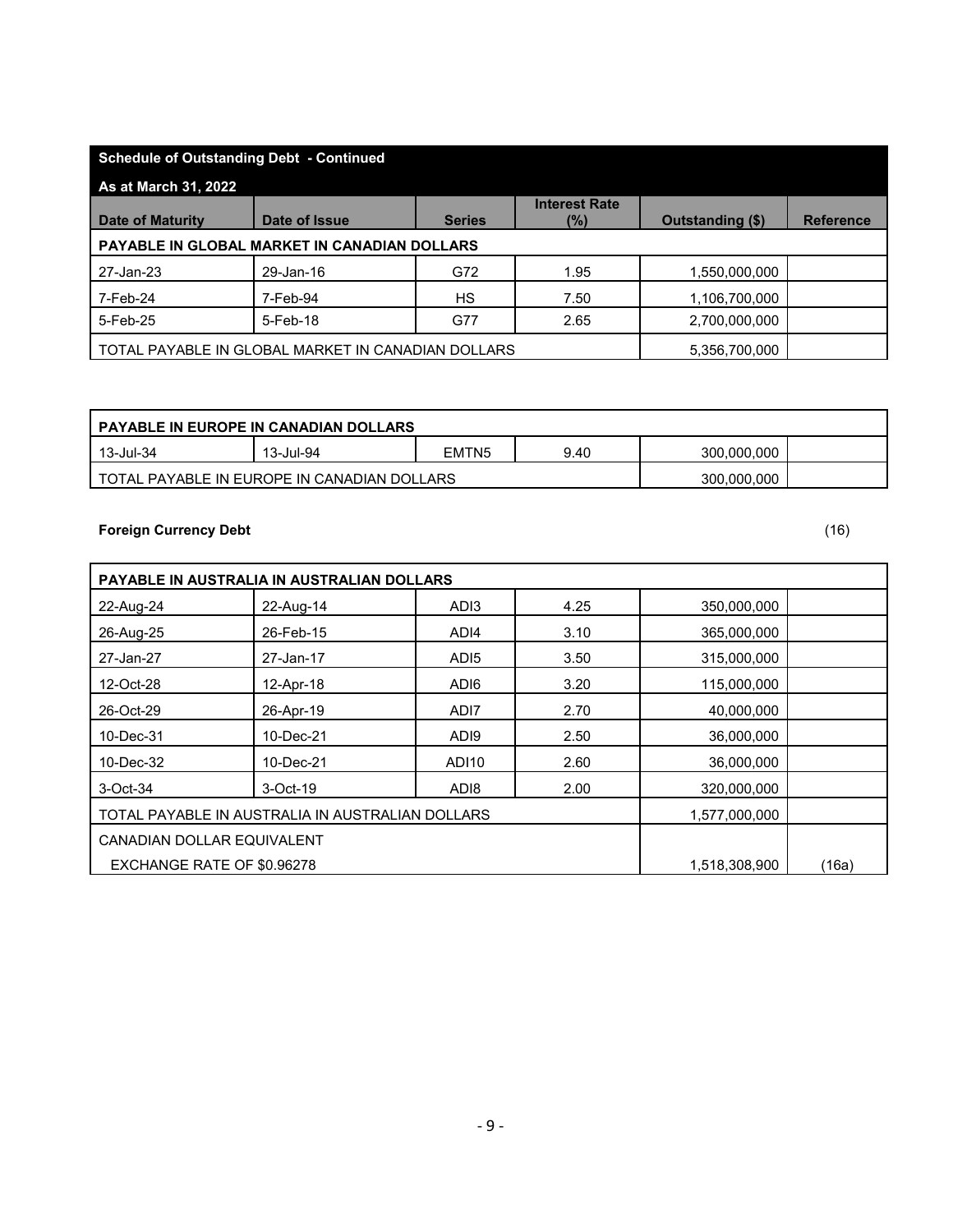| <b>Schedule of Outstanding Debt - Continued</b> |               |                |                                |                  |                  |
|-------------------------------------------------|---------------|----------------|--------------------------------|------------------|------------------|
| As at March 31, 2022                            |               |                |                                |                  |                  |
| <b>Date of Maturity</b>                         | Date of Issue | <b>Series</b>  | <b>Interest Rate</b><br>$(\%)$ | Outstanding (\$) | <b>Reference</b> |
| PAYABLE IN EUROPE IN EURO                       |               |                |                                |                  |                  |
| 21-May-24                                       | 21-May-14     | EMTN110        | 1.875                          | 1,750,000,000    |                  |
| 14-Jun-24                                       | 14-Jun-17     | EMTN114        | 0.375                          | 1,500,000,000    |                  |
| 21-Jan-25                                       | 21-Jan-15     | <b>EMTN111</b> | 0.875                          | 1,250,000,000    |                  |
| 17-Apr-25                                       | 17-Apr-18     | EMTN116        | 0.625                          | 1,500,000,000    |                  |
| 8-Apr-27                                        | 8-Apr-20      | <b>EMTN117</b> | 0.375                          | 1,000,000,000    |                  |
| 25-Nov-30                                       | 24-Nov-20     | EMTN120        | 0.01                           | 2,500,000,000    |                  |
| 9-Jun-31                                        | 9-Jun-21      | <b>EMTN123</b> | 0.25                           | 1,000,000,000    |                  |
| 2-Oct-40                                        | 6-May-20      | EMTN118        | 0.70                           | 50,000,000       |                  |
| 28-Jun-41                                       | 29-Jan-16     | <b>EMTN112</b> | 1.82                           | 52,000,000       |                  |
| 9-Dec-41                                        | 9-Dec-21      | <b>EMTN125</b> | 0.70                           | 75,000,000       |                  |
| 3-Dec-46                                        | 3-Dec-21      | <b>EMTN124</b> | 0.76                           | 160,000,000      |                  |
| TOTAL PAYABLE IN EUROPE IN EURO                 |               |                |                                | 10,837,000,000   |                  |
| <b>CANADIAN DOLLAR EQUIVALENT</b>               |               |                |                                |                  |                  |
| EXCHANGE RATE OF \$1.54803                      |               |                |                                | 16,775,990,050   | (16b)            |

| <b>PAYABLE IN EUROPE IN POUND STERLING</b> |           |                |               |               |       |
|--------------------------------------------|-----------|----------------|---------------|---------------|-------|
| 15-Dec-23                                  | 3-Jun-20  | EMTN119        | 0.5           | 1,000,000,000 |       |
| 15-Dec-26                                  | 13-Jan-21 | <b>EMTN121</b> | 0.25          | 1,750,000,000 |       |
| TOTAL PAYABLE IN EUROPE IN POUND STERLING  |           |                | 2,750,000,000 |               |       |
| CANADIAN DOLLAR EQUIVALENT                 |           |                |               |               |       |
| EXCHANGE RATE OF \$1.71310                 |           |                |               | 4,711,017,553 | (16c) |

| <b>PAYABLE IN EUROPE IN SWISS FRANCS</b> |           |         |      |             |       |
|------------------------------------------|-----------|---------|------|-------------|-------|
| 28-Jun-29                                | 28-Jun-17 | EMTN115 | 0.25 | 400,000,000 |       |
| 12-May-33                                | 12-May-21 | EMTN122 | 0.05 | 250,000,000 |       |
| TOTAL PAYABLE IN EUROPE IN SWISS FRANCS  |           |         |      | 650,000,000 |       |
| CANADIAN DOLLAR EQUIVALENT               |           |         |      |             |       |
| EXCHANGE RATE OF \$1.37880               |           |         |      | 896,220,000 | (16d) |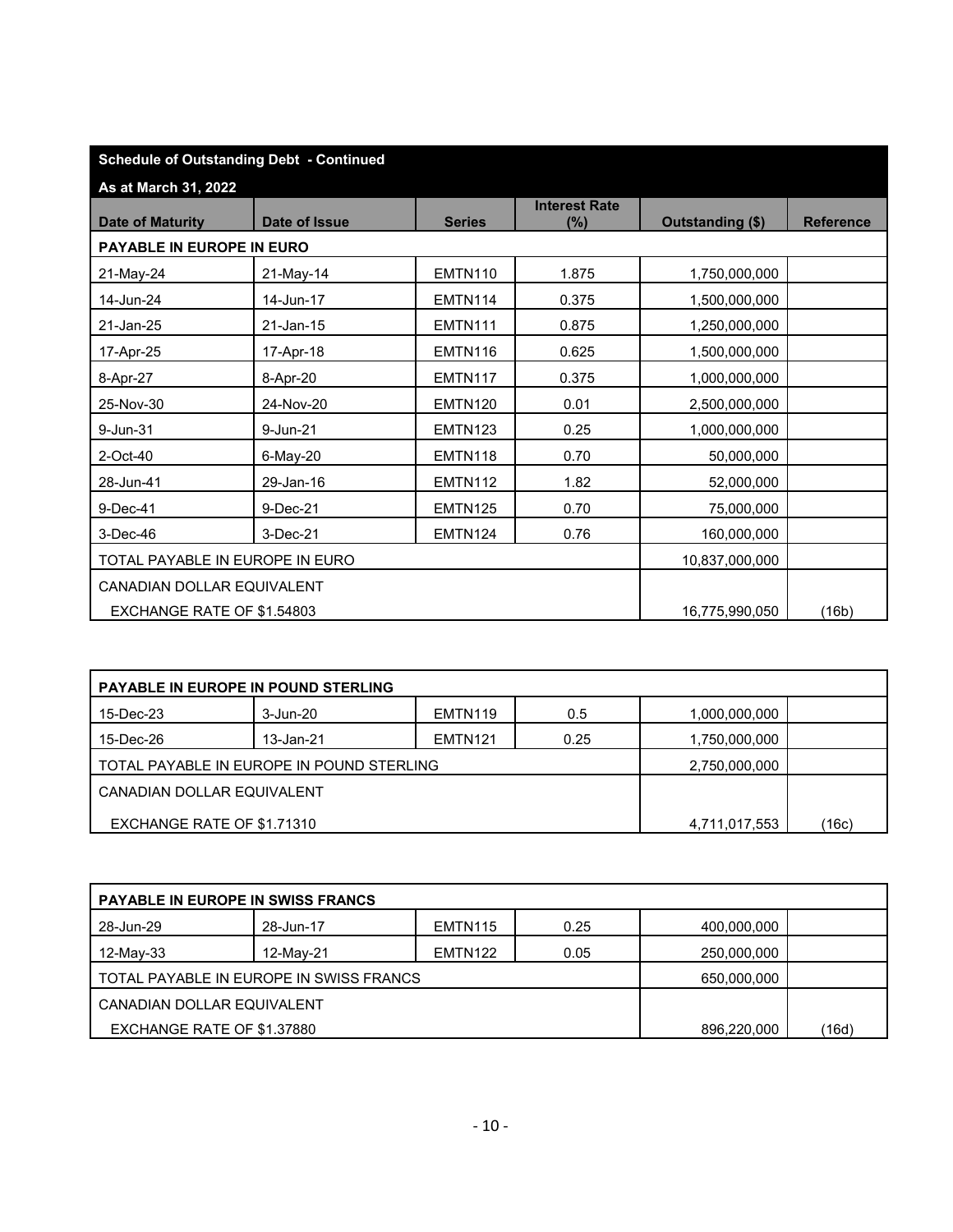| <b>Schedule of Outstanding Debt - Continued</b> |                                                |               |                             |                  |                  |
|-------------------------------------------------|------------------------------------------------|---------------|-----------------------------|------------------|------------------|
| As at March 31, 2022                            |                                                |               |                             |                  |                  |
| <b>Date of Maturity</b>                         | Date of Issue                                  | <b>Series</b> | <b>Interest Rate</b><br>(%) | Outstanding (\$) | <b>Reference</b> |
|                                                 | PAYABLE IN GLOBAL MARKET IN U.S. DOLLARS       |               |                             |                  |                  |
| 25-Apr-22                                       | 25-Apr-19                                      | G81           | 2.55                        | 1,750,000,000    |                  |
| 18-May-22                                       | 18-May-17                                      | G76           | 2.25                        | 2,000,000,000    |                  |
| 29-Jun-22                                       | 29-Jun-12                                      | G58           | 2.45                        | 1,000,000,000    |                  |
| 3-Oct-22                                        | 3-Oct-17                                       | G75           | 2.20                        | 2,000,000,000    |                  |
| 24-Jan-23                                       | 24-Jan-20                                      | G82           | 1.75                        | 3,000,000,000    |                  |
| 17-Oct-23                                       | 17-Oct-18                                      | G80           | 3.40                        | 2,500,000,000    |                  |
| 29-Jan-24                                       | 29-Jan-19                                      | G79           | 3.05                        | 2,500,000,000    |                  |
| 16-May-24                                       | 16-May-14                                      | G66           | 3.20                        | 1,250,000,000    |                  |
| 21-Jan-26                                       | 21-Jan-21                                      | G87           | 0.625                       | 3,500,000,000    |                  |
| 14-Apr-26                                       | 14-Apr-21                                      | G89           | 1.05                        | 3,000,000,000    |                  |
| 27-Apr-26                                       | 27-Apr-16                                      | G69           | 2.50                        | 1,000,000,000    |                  |
| 15-Jun-26                                       | 20-Jun-19                                      | G83           | 2.30                        | 1,750,000,000    |                  |
| 21-May-27                                       | 21-May-20                                      | G85           | 1.05                        | 1,750,000,000    |                  |
| 2-Oct-29                                        | 2-Oct-19                                       | G84           | 2.00                        | 1,250,000,000    |                  |
| 7-Oct-30                                        | 7-Oct-20                                       | G86           | 1.125                       | 1,250,000,000    |                  |
| 25-Feb-31                                       | 25-Feb-21                                      | G88           | 1.600                       | 1,500,000,000    |                  |
| 14-Oct-31                                       | 14-Oct-21                                      | G90           | 1.80                        | 1,000,000,000    |                  |
| 21-Jan-32                                       | 21-Jan-22                                      | G91           | 2.13                        | 1,500,000,000    |                  |
|                                                 |                                                |               |                             |                  |                  |
|                                                 | TOTAL PAYABLE IN GLOBAL MARKET IN U.S. DOLLARS |               |                             | 33,500,000,000   |                  |
| CANADIAN DOLLAR EQUIVALENT                      |                                                |               |                             |                  |                  |
| EXCHANGE RATE OF \$1.28727                      |                                                |               |                             | 43,123,473,100   | (16e)            |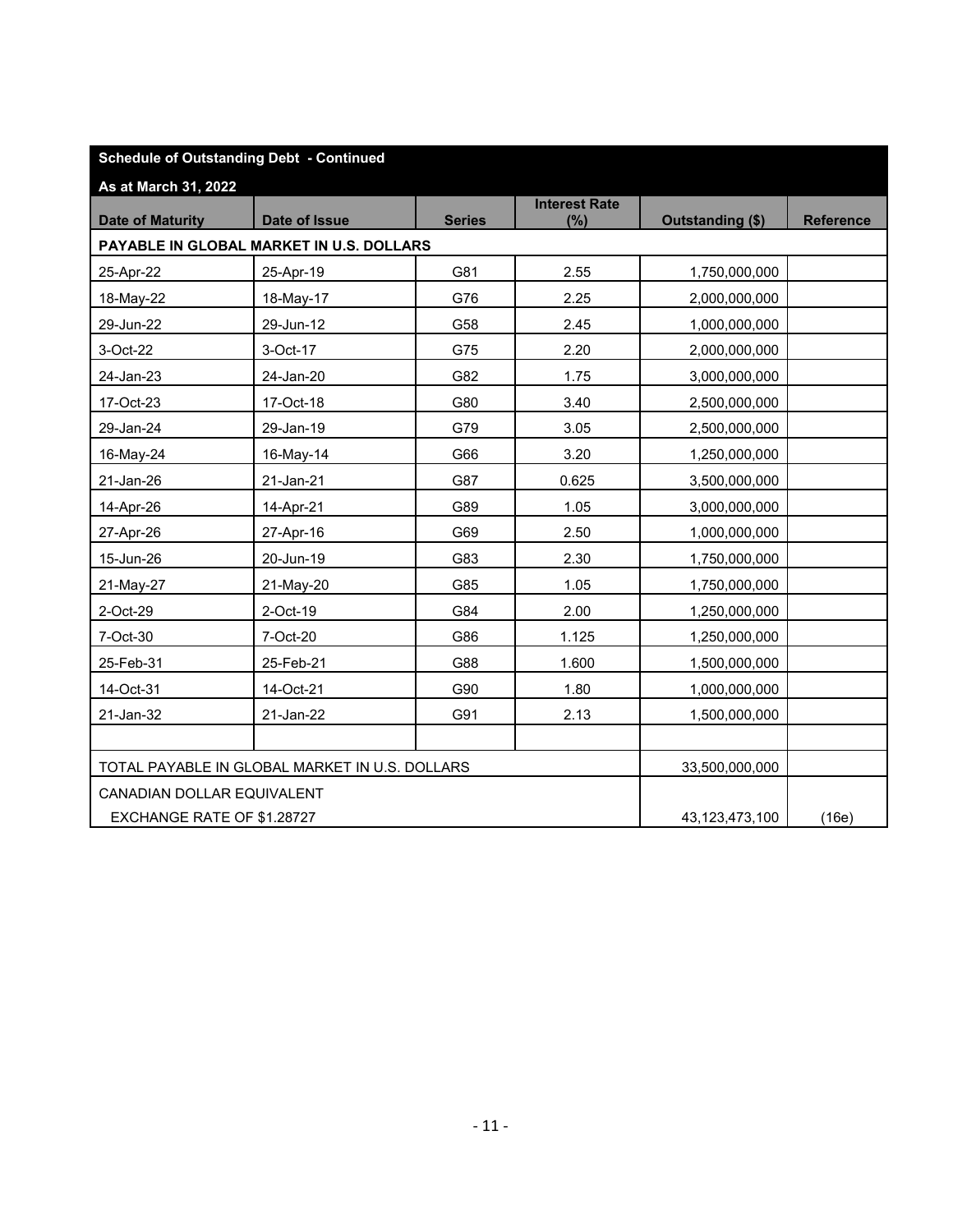|                                 | <b>Schedule of Outstanding Debt - Continued</b> |                                                   |                                                                   |                   |                  |
|---------------------------------|-------------------------------------------------|---------------------------------------------------|-------------------------------------------------------------------|-------------------|------------------|
| As at March 31, 2022            |                                                 |                                                   |                                                                   |                   |                  |
| Date of<br><b>Maturity</b>      | <b>Date of Issue</b>                            | <b>Series</b>                                     | Interest Rate (%)                                                 | Outstanding (\$)  | <b>Reference</b> |
| <b>TOTAL BONDS</b>              |                                                 |                                                   |                                                                   | 384,946,613,726   |                  |
|                                 |                                                 | UNAMORTIZED FOREIGN EXCHANGE GAINS/(LOSSES)       |                                                                   | (10, 555, 192)    |                  |
|                                 |                                                 | TOTAL BONDS NET OF UNAMORTIZED FOREIGN EXCHANGE   |                                                                   |                   |                  |
| <b>GAINS/(LOSSES)</b>           |                                                 |                                                   |                                                                   | 384,936,058,534   |                  |
|                                 |                                                 |                                                   |                                                                   |                   |                  |
| <b>TREASURY BILLS</b>           |                                                 |                                                   |                                                                   | 23, 143, 475, 000 |                  |
|                                 |                                                 |                                                   |                                                                   |                   |                  |
|                                 | U.S. COMMERCIAL PAPER (in U.S. Dollars)         |                                                   |                                                                   | 525,000,000       | (17)             |
|                                 | CANADIAN DOLLAR EQUIVALENT                      |                                                   |                                                                   |                   |                  |
|                                 | EXCHANGE RATE OF \$1.40691                      |                                                   |                                                                   | 671,621,633       |                  |
|                                 |                                                 |                                                   |                                                                   | 408,751,155,167   |                  |
| TOTAL PUBLICLY HELD DEBT        |                                                 |                                                   |                                                                   |                   |                  |
|                                 |                                                 |                                                   |                                                                   | 417,469,500,282   |                  |
|                                 | TOTAL DEBT ISSUED FOR PROVINCIAL PURPOSES       |                                                   |                                                                   |                   |                  |
|                                 |                                                 |                                                   | <b>CONSOLIDATION ADJUSTMENTS - OTHER GOVERNMENT ORGANIZATIONS</b> |                   |                  |
|                                 | PUBLIC DEBT ISSUED BY AGENCIES                  |                                                   |                                                                   |                   |                  |
| Fair Hydro Trust                |                                                 |                                                   |                                                                   | 1,764,706,000     |                  |
| Infrastructure Ontario          |                                                 |                                                   |                                                                   | 300,000,000       |                  |
| Niagara Parks Commission        |                                                 |                                                   |                                                                   | 13,471,609        |                  |
| ORNGE                           |                                                 |                                                   |                                                                   | 216,508,165       |                  |
| <b>Ottawa Convention Centre</b> |                                                 |                                                   |                                                                   | 837,667           |                  |
|                                 |                                                 |                                                   |                                                                   |                   |                  |
|                                 | <b>ONTARIO SECURITIES HELD BY AGENCIES</b>      |                                                   |                                                                   |                   |                  |
| <b>BONDS</b>                    |                                                 |                                                   |                                                                   | (244, 766, 000)   | (18)             |
| <b>TREASURY BILLS</b>           |                                                 |                                                   |                                                                   | (370, 704, 000)   | (19)             |
|                                 |                                                 |                                                   |                                                                   |                   |                  |
|                                 | TOTAL CONSOLIDATION ADJUSTMENTS                 |                                                   |                                                                   | 1,680,053,442     |                  |
|                                 |                                                 |                                                   |                                                                   |                   |                  |
| <b>ADJUSTMENTS</b>              |                                                 | TOTAL PROVINCIAL PURPOSE DEBT AFTER CONSOLIDATION |                                                                   | 419,149,553,724   |                  |
|                                 |                                                 |                                                   |                                                                   |                   |                  |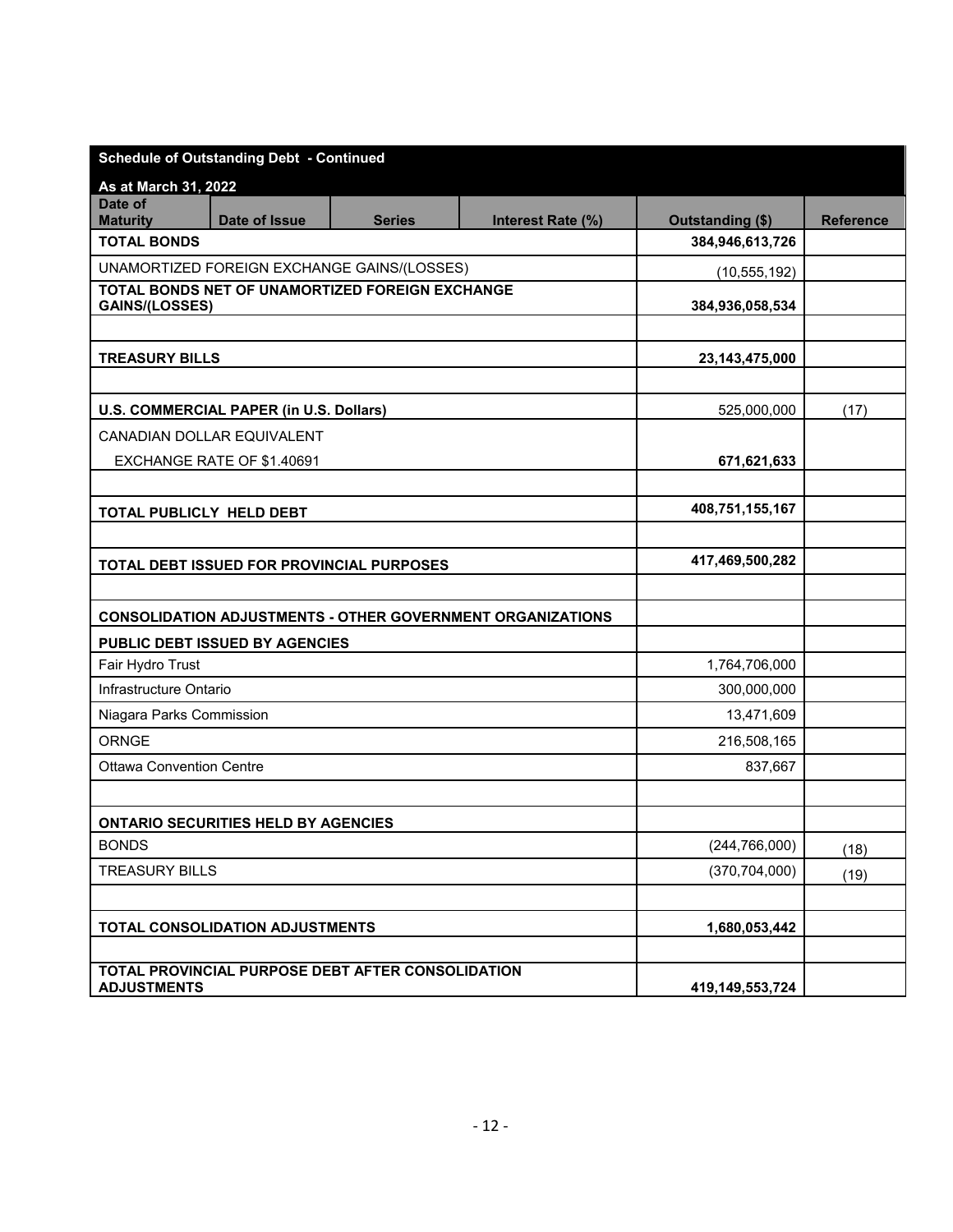| <b>Schedule of Outstanding Debt - Continued</b> |                                             |                                                         |                                             |                  |                  |  |
|-------------------------------------------------|---------------------------------------------|---------------------------------------------------------|---------------------------------------------|------------------|------------------|--|
| As at March 31, 2022                            |                                             |                                                         |                                             |                  |                  |  |
| Date of<br><b>Maturity</b>                      | Date of Issue                               | <b>Series</b>                                           | Interest Rate (%)                           | Outstanding (\$) | <b>Reference</b> |  |
|                                                 |                                             |                                                         |                                             |                  |                  |  |
|                                                 |                                             | <b>ONTARIO ELECTRICITY FINANCIAL CORPORATION (OEFC)</b> |                                             |                  |                  |  |
|                                                 |                                             |                                                         |                                             |                  |                  |  |
|                                                 |                                             |                                                         | <b>DEBT ISSUED BY THE PROVINCE FOR OEFC</b> |                  |                  |  |
|                                                 |                                             |                                                         |                                             |                  |                  |  |
| <b>NON-PUBLIC DEBT</b>                          |                                             |                                                         |                                             |                  |                  |  |
|                                                 | <b>Canada Pension Plan Investment Board</b> |                                                         |                                             |                  |                  |  |
| 2023                                            | 2003                                        | <b>CPP</b>                                              | 6.16                                        | 38,130,000       |                  |  |
| TOTAL NON-PUBLIC DEBT                           |                                             |                                                         |                                             | 38,130,000       | (3)              |  |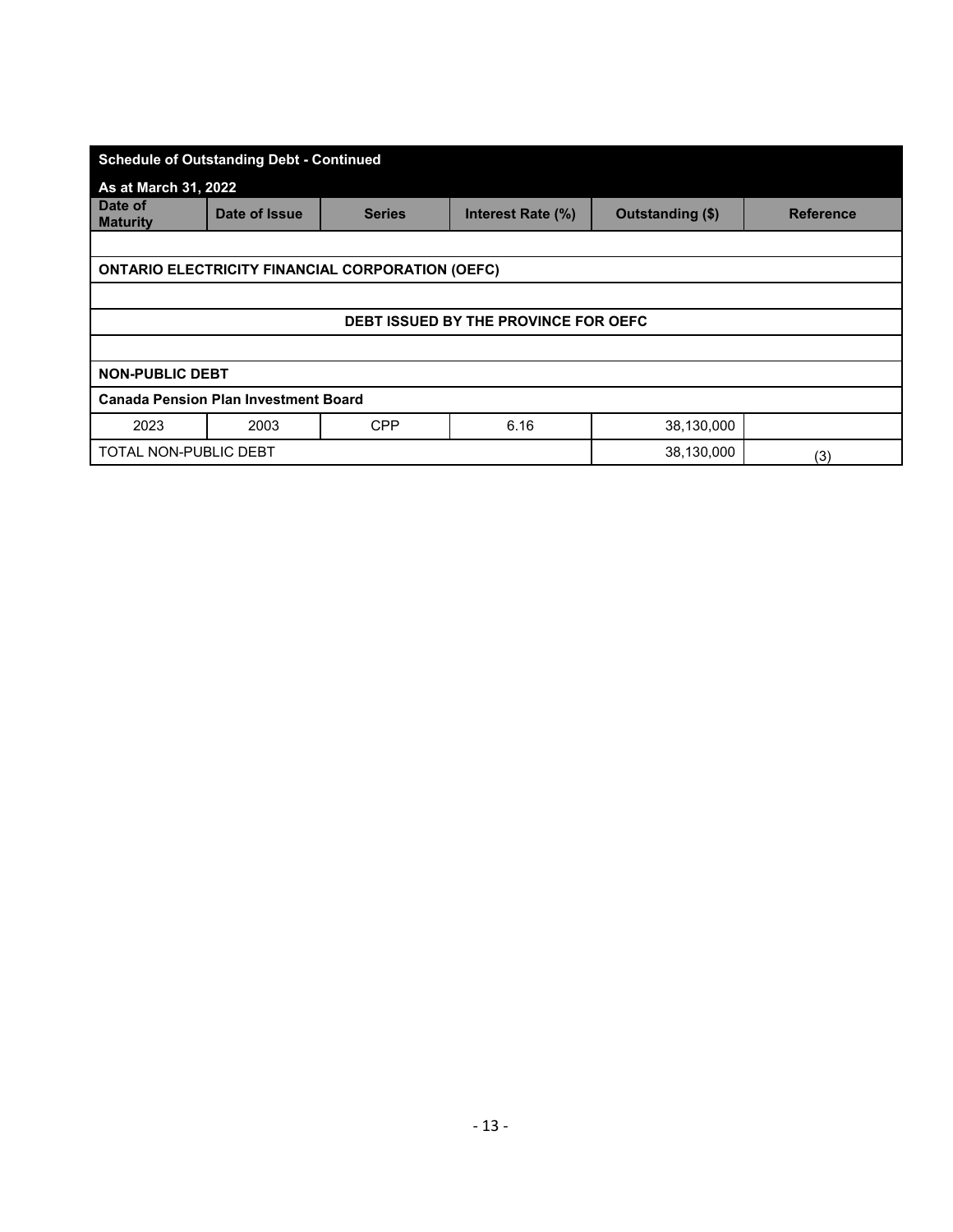|                         | <b>Schedule of Outstanding Debt - Continued</b> |                |                   |                         |                  |
|-------------------------|-------------------------------------------------|----------------|-------------------|-------------------------|------------------|
| As at March 31, 2022    |                                                 |                |                   |                         |                  |
| <b>Date of Maturity</b> | Date of Issue                                   | <b>Series</b>  | Interest Rate (%) | <b>Outstanding (\$)</b> | <b>Reference</b> |
| PUBLICLY HELD DEBT      |                                                 |                |                   |                         |                  |
|                         | PAYABLE IN CANADA IN CANADIAN DOLLARS           |                |                   |                         |                  |
|                         |                                                 |                |                   |                         |                  |
| 2-Jun-22                | $3-May-12$                                      | <b>DMTN212</b> | 3.15              | 478,300,000             |                  |
| 2-Jun-23                | 6-Nov-12                                        | <b>DMTN215</b> | 2.85              | 2,777,300,000           |                  |
| 8-Sep-23                | 29-Nov-04                                       | <b>HP</b>      | 8.10              | 50,000,000              |                  |
| 2-Jun-24                | 25-Nov-13                                       | DMTN223        | 3.50              | 1,550,000,000           |                  |
| 2-Jun-25                | $9$ -Jan-15                                     | DMTN227        | 2.60              | 1,050,000,000           |                  |
| 2-Jun-27                | 11-Feb-00                                       | KJ             | 7.60              | 100,500,000             |                  |
| 25-Aug-28               | 13-Apr-99                                       | LQ             | 6.25              | 78,600,000              |                  |
| 2-Jun-29                | 30-Aug-19                                       | <b>DMTN240</b> | 2.70              | 66,799,000              |                  |
| $1-Dec-36$              | 4-Oct-05                                        | <b>DMTN158</b> | 2.00 Real Return  | 940,492,000             | (11)             |
| 2-Jun-37                | $1-Sep-06$                                      | <b>DMTN164</b> | 4.70              | 400,000,000             |                  |
| 2-Jun-39                | 10-Jul-09                                       | <b>DMTN182</b> | 4.60              | 100,000,000             |                  |
| 2-Jun-41                | 9-Mar-11                                        | <b>DMTN204</b> | 4.65              | 282,000,000             |                  |
| $2$ -Jun-43             | 15-May-12                                       | <b>DMTN214</b> | 3.50              | 200,000,000             |                  |
| 2-Jun-45                | $1-Oct-13$                                      | <b>DMTN220</b> | 3.45              | 525,000,000             |                  |
| $2$ -Dec-46             | $2$ -Feb-15                                     | DMTN228        | 2.90              | 149,750,000             |                  |
| 2-Jun-48                | 19-Jun-17                                       | DMTN231        | 2.80              | 651,000,000             |                  |
| 2-Jun-49                | 25-Jan-18                                       | DMTN236        | 2.90              | 625,500,000             |                  |
| 2-Dec-50                | 21-Aug-19                                       | DMTN242        | 2.65              | 26,100,000              |                  |
|                         | TOTAL PAYABLE IN CANADA IN CANADIAN DOLLARS     |                |                   | 10,051,341,000          |                  |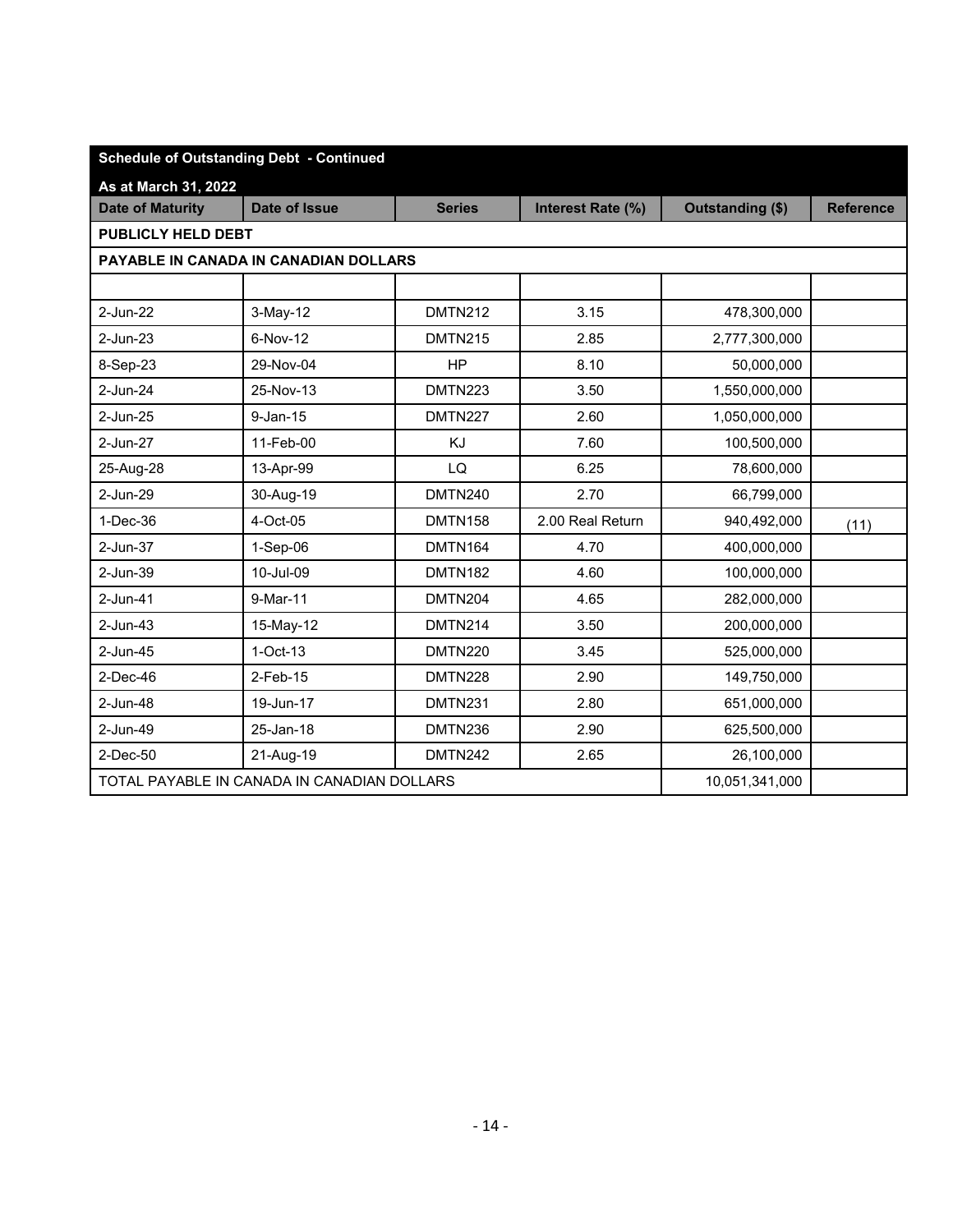| <b>Schedule of Outstanding Debt - Continued</b>                          |               |               |                   |                  |                  |
|--------------------------------------------------------------------------|---------------|---------------|-------------------|------------------|------------------|
| As at March 31, 2022                                                     |               |               |                   |                  |                  |
| <b>Date of Maturity</b>                                                  | Date of Issue | <b>Series</b> | Interest Rate (%) | Outstanding (\$) | <b>Reference</b> |
|                                                                          |               |               |                   |                  |                  |
| <b>TOTAL BONDS</b>                                                       |               |               |                   | 10,051,341,000   |                  |
| UNAMORTIZED FOREIGN EXCHANGE GAINS/(LOSSES)                              |               |               |                   | 9,777,357        |                  |
| TOTAL BONDS NET OF UNAMORTIZED FOREIGN EXCHANGE<br><b>GAINS/(LOSSES)</b> |               |               |                   | 10,061,118,357   |                  |
|                                                                          |               |               |                   |                  |                  |
| <b>TREASURY BILLS</b>                                                    |               |               |                   | 653,287,000      |                  |
|                                                                          |               |               |                   |                  |                  |
| TOTAL PUBLICLY HELD DEBT                                                 |               |               |                   | 10,714,405,357   |                  |
|                                                                          |               |               |                   |                  |                  |
| TOTAL DEBT ISSUED BY THE PROVINCE FOR OEFC                               |               |               |                   | 10,752,535,357   |                  |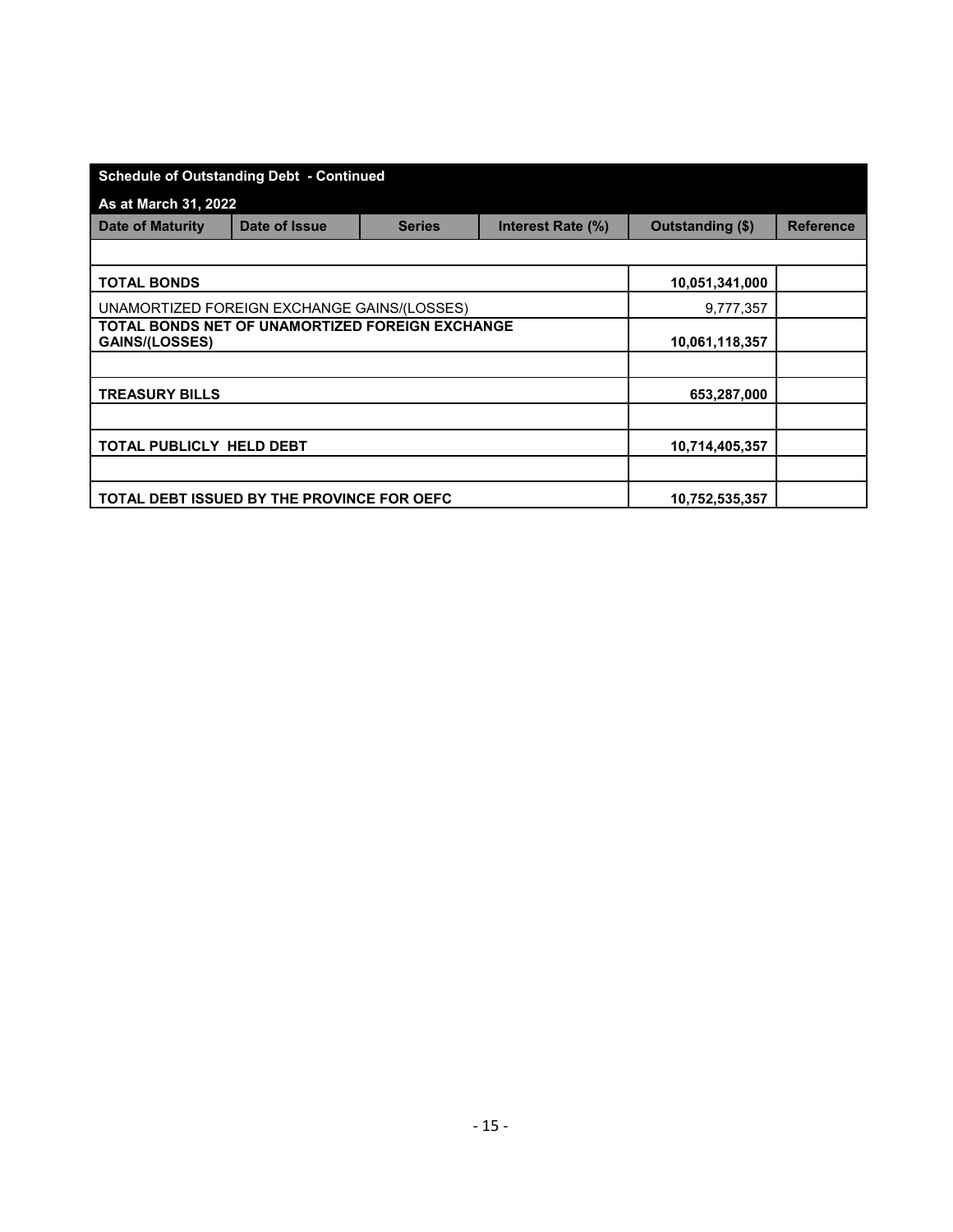|                             | <b>Schedule of Outstanding Debt - Concluded</b> |               |                                |                  |                  |
|-----------------------------|-------------------------------------------------|---------------|--------------------------------|------------------|------------------|
| <b>As at March 31, 2022</b> |                                                 |               |                                |                  |                  |
| <b>Date of Maturity</b>     | Date of Issue                                   | <b>Series</b> | <b>Interest Rate</b><br>$(\%)$ | Outstanding (\$) | <b>Reference</b> |
|                             |                                                 |               |                                |                  |                  |
|                             | <b>OEFC'S DEBT GUARANTEED BY THE PROVINCE</b>   |               |                                |                  |                  |
|                             | <b>PAYABLE IN CANADA IN CANADIAN DOLLARS</b>    |               |                                |                  |                  |
| 18-Aug-22                   | 18-Aug-92                                       | HYD-FV6       | 8.90                           | 879,300,000      |                  |
| 26-May-25                   | 26-May-95                                       | HYD-GB9       | 8.50                           | 500,000,000      |                  |
| 26-May-25                   | 7-Sep-95                                        | HYD-GD5       | 9.00                           | 500,000,000      |                  |
| 22-Jun-26                   | 21-Jun-96                                       | HYD-GG8       | 8.25                           | 1,000,000,000    |                  |
| 18-Jul-27                   | 18-Jul-98                                       | HYD-GR4       | 6.594                          | 12,070,000       |                  |
| 17-Oct-31                   | 23-Jan-98                                       | HYD-GT0-1     | 6.00                           | 100,000,000      |                  |
|                             | TOTAL PAYABLE IN CANADA IN CANADIAN DOLLARS     |               |                                | 2,991,370,000    |                  |
|                             |                                                 |               |                                |                  |                  |

|           | GLOBAL MARKET PAYABLE IN CANADIAN DOLLARS            |         |       |             |     |
|-----------|------------------------------------------------------|---------|-------|-------------|-----|
| 11-Apr-31 | 11-Apr-91                                            | HYD-FP9 | 10.80 | 750,000,000 | (20 |
|           | I TOTAL PAYABLE IN GLOBAL MARKET IN CANADIAN DOLLARS |         |       | 750,000,000 |     |

|  | <b>TOTAL OEFC'S DEBT GUARANTEED BY THE PROVINCE</b> | 3.741.370.000 |  |
|--|-----------------------------------------------------|---------------|--|
|--|-----------------------------------------------------|---------------|--|

| <b>TOTAL OEFC DEBT</b>                          | 14,493,905,357  |      |
|-------------------------------------------------|-----------------|------|
|                                                 |                 |      |
| <b>TOTAL CONSOLIDATED DEBT</b>                  | 433,643,459,081 |      |
|                                                 |                 |      |
| Less: HOLDINGS OF OWN ONTARIO BONDS AND T-BILLS | 6,189,846,000   | (21) |
|                                                 |                 |      |
|                                                 |                 |      |

| <b>REVISED TOTAL</b> |                 |  |
|----------------------|-----------------|--|
| <b>DEBT</b>          | 427,453,613,081 |  |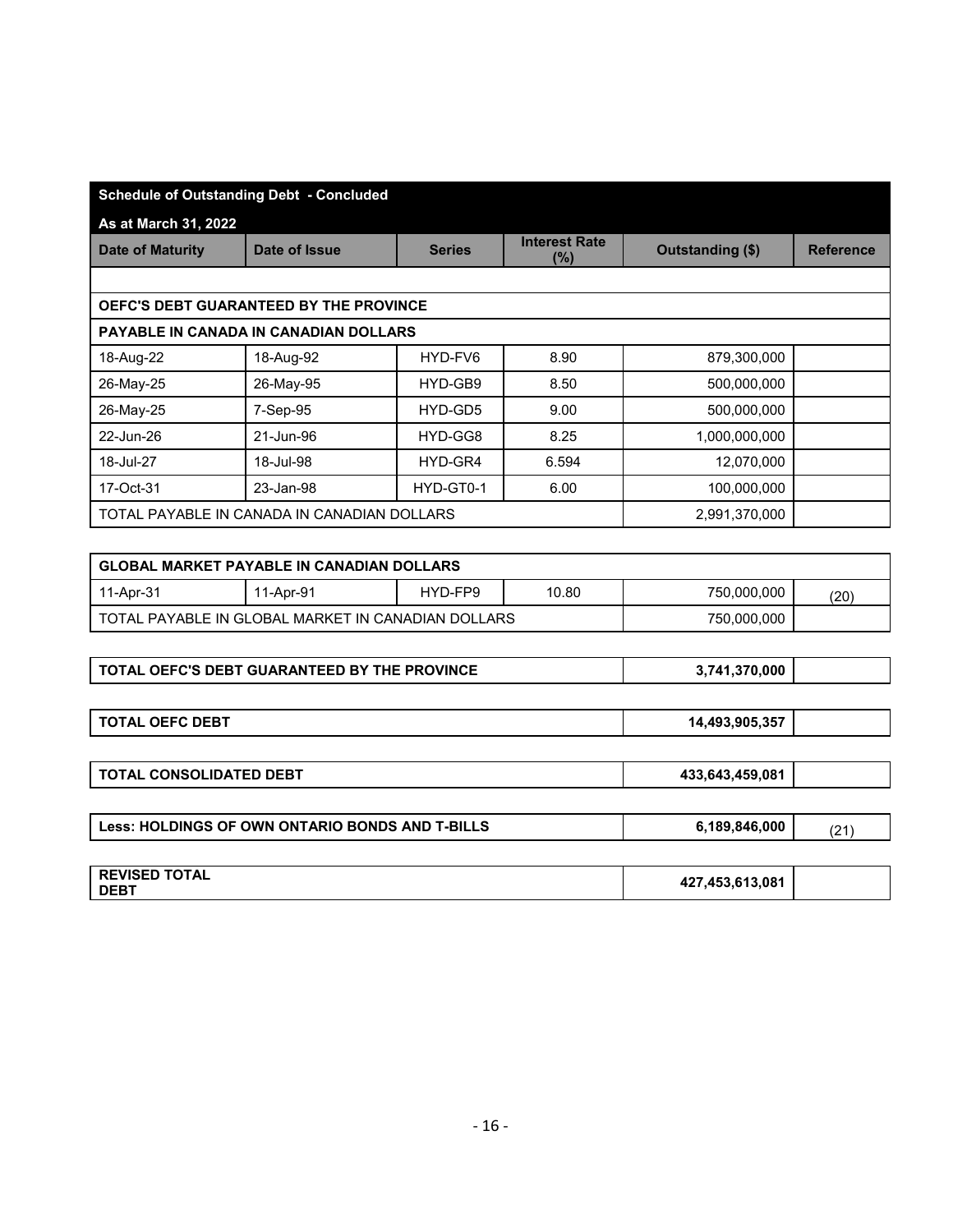## **OUTSTANDING DEBT – Continued**

### **As at March 31, 2022**

#### References:

- 1. All debt issues are non-callable, except as stated in the notes below. Debt is payable at a fixed rate, or a floating rate with reference to a stated index, reset usually every three months (3M). The floating rate index is CBA - Canadian Bankers' Acceptance Rate.
- 2. The following debt series are issued for Provincial purposes and for OEFC: DMTN212, DMTN215, HP, DMTN223, DMTN227, KJ, LQ, DMTN240, DMTN158, DMTN164, DMTN182, DMTN204, DMTN214, DMTN220, DMTN228, DMTN231, DMTN236, and DMTN<sub>242</sub>.
- 3. The Canada Pension Plan Investment Board ("CPPIB") invests funds in the Province of Ontario's non-marketable securities. Effective July 1, 2005, under a side-letter agreement signed between the CPPIB and the Province, CPPIB offered the Province upon maturity of the debentures held to the credit of the Canada Pension Plan Investment Fund ("CPPIF") that were issued before January 1, 1998, an option of issuing new replacement debentures to the CPPIB with a maximum term of 30 years (minimum term of 5 years and with subsequent roll over options subject to the 30 years maximum from the date of issue of the first replacement debenture) at a rate based on the capital market rates at the time of roll over. These debentures are not negotiable or transferable and are assignable only to a wholly-owned subsidiary of the Canada Pension Plan Investment Board. On April 1, 2007, all debentures held to the credit of the CPPIF or purchased by the Minister of Finance of Canada in accordance with Section 110 of the Canada Pension Plan were transferred to the CPPIB.
- 4. CMHC: The terms of these debentures require that equal payments be made each year until their maturity. Each payment consists of blended principal and interest.
- 5. OIIC: Total outstanding amount is \$0.1 million issued by the Province.
- 6. SBT: A School Board Trust was created in June 2003 to permanently refinance debt incurred by 55 school boards. The Trust issued 30-year sinking fund debentures amounting to \$891 million and \$882 million of the proceeds was provided to the 55 school boards in exchange for the irrevocable right to receive future transfer payments from the Province. An annual transfer payment is made by the Ministry of Education to the Trust's sinking fund under the School Board Operating Grant program to retire the debt over 30 years.
- 7. The Province entered into interest rate agreements for certain Canadian bonds to effectively convert their interest rate obligations according to the Province's risk management strategy. These bonds and effective rates are: DMTN235 1.70% DMTN239 2.61%, and DMTN116 4.22%.
- 8. MH: The terms of these debentures require that a special one-time interest payment of 25% of the principal amount outstanding.
- 9. DMTN157: Interest is payable semi-annually at 15.0% until January 13, 2006 and thereafter at 5.0%.
- 10. Series HZ, JA, JB, JC, JD: These are zero coupon bonds which require unequal payments consisting of principal and interest to be made at predetermined irregular intervals. During the fiscal year 2020-21, no principal was repaid. The total principal and interest to be payable over the life of these bonds is \$1,092 million.
- 11. DMTN158: This Real Return Bond bears interest to the index adjusted principal in relation to All-Items Consumer Price Index for Canada (the "CPI"), issued with a base index of 127.54839 on March 8, 2006. Consequent to the change of official time base reference period from 1992 to 2002 by the Bank of Canada on June 19, 2007, the base index has been changed to 107.18352. Total issue size is \$2,844 million in principal, of which \$700 million has been on-lent to OEFC, and \$300 million has been swapped effectively to a nominal debt paying a fixed rate of 4.23%. The amount outstanding represents the indexed value of the principal.
- 12. DMTN117: The bond was issued at a high premium in 2004 to offer a yield of 5.74%.
- debenture is \$1,325 million. 13. JL: The terms of these debentures require unequal payments, consisting of both principal and interest, to be made at predetermined irregular intervals with the final payment on January 10, 2045. The total principal and interest to be payable over the life of the
- 14. OSB: Ontario Savings Bonds are redeemable at the option of the holders on June 21 and December 21 and for 14 calendar days following the redemption date of June 21 and December 21, with the exception of Fixed-Rate bonds which are redeemable at maturity only. Starting in 2009, Variable Rate Bonds are redeemable annually only on June 21. All current outstanding OSBs may be redeemed upon the death of the beneficial owner. OSBs were no longer issued from 2019 onward. OSB - Fixed Rate:

In 2010 and 2011, fixed rate bonds were issued for a term of three, seven and ten years. In 2012, 2013, 2014, 2015, 2016, 2017, and 2018, fixed-rate bonds were issued for a term of three and ten years only.

OSB - Step-up Rate:

2017 Series: Interest is payable at 0.6%, 0.8%, 1.05%, 1.3%, and 1.65%,

2018 Series: Interest is payable at 1.5%, 1.8%, 2.15%, 2.3%, and 2.55%,

in year 1, 2, 3, 4 and 5 respectively.